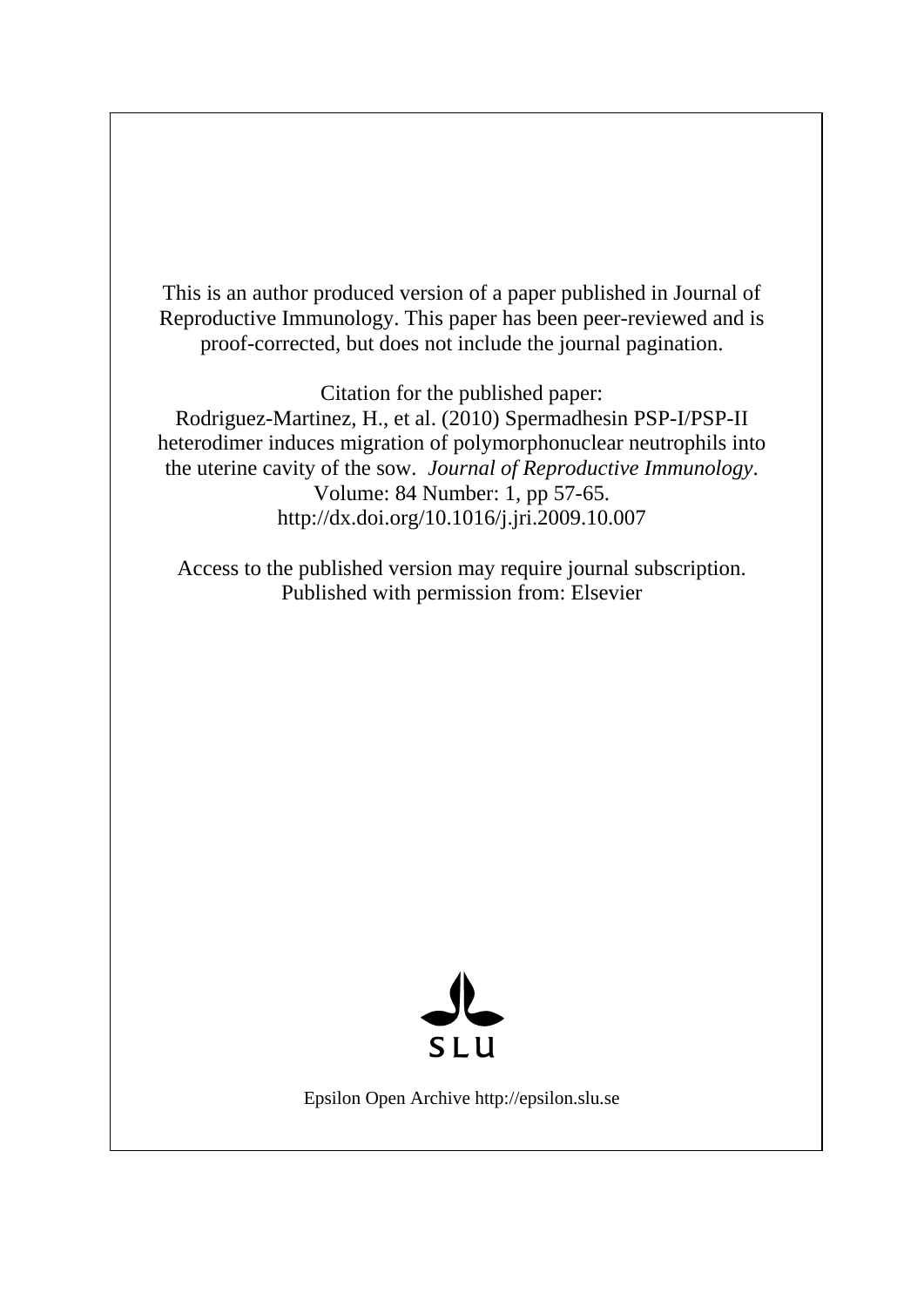# **Spermadhesin PSP-I/PSP-II heterodimer induces migration of polymorphonuclear neutrophils into the uterine cavity of the sow**

H. Rodriguez-Martinez<sup>1a</sup>, F. Saravia<sup>1b</sup>, M. Wallgren<sup>1, 2</sup>, E.A. Martinez<sup>3</sup>, L. Sanz<sup>4</sup>, J. Roca<sup>3</sup>, J.M. Vazquez<sup>3</sup> and J.J. Calvete<sup>4</sup>

<sup>1</sup>Division of Reproduction, Faculty of Veterinary Medicine and Animal Science (FVMAS), Swedish University of Agricultural Sciences (SLU), POB 7054, SE-75007 Uppsala, Sweden <sup>2</sup>Quality Genetics, Råby 2004, SE-24292 Hörby, Sweden <sup>3</sup>Department of Medicine and Animal Surgery, Faculty of Veterinary Science, University of Murcia, Campus de Espinardo, 30100 Murcia, Spain <sup>4</sup>Laboratory of Structural Proteomics, Institute of Biomedicine of Valencia, CSIC, Jaime Roig 11, 46010 Valencia, Spain

<sup>a</sup>Corresponding author: Prof. Dr. Heriberto Rodriguez-Martinez, Department of Clinical Sciences, Faculty of Veterinary Medicine and Animal Sciences, Swedish University of Agricultural Sciences (SLU), Ullsvägen 14C, Clinical Centre, P.O. Box 7054 Ultuna, SE-750 07 Uppsala, Sweden. Tel: +46-18672172, Fax: +46-18673545, E-mail: heriberto.rodriguez@kv.slu.se

<sup>b</sup>Present address: Department of Animal Sciences, Faculty of Veterinary Sciences, University of Concepción, Av. Vicente Méndez 595, Chillán, Chile

*Short title*: PSPs are chemoattractant for post-mating inflammation in pigs

*Key words*: seminal plasma, spermadhesins, PMNs, inflammation, T cells, endometrium, *in vivo*, pig.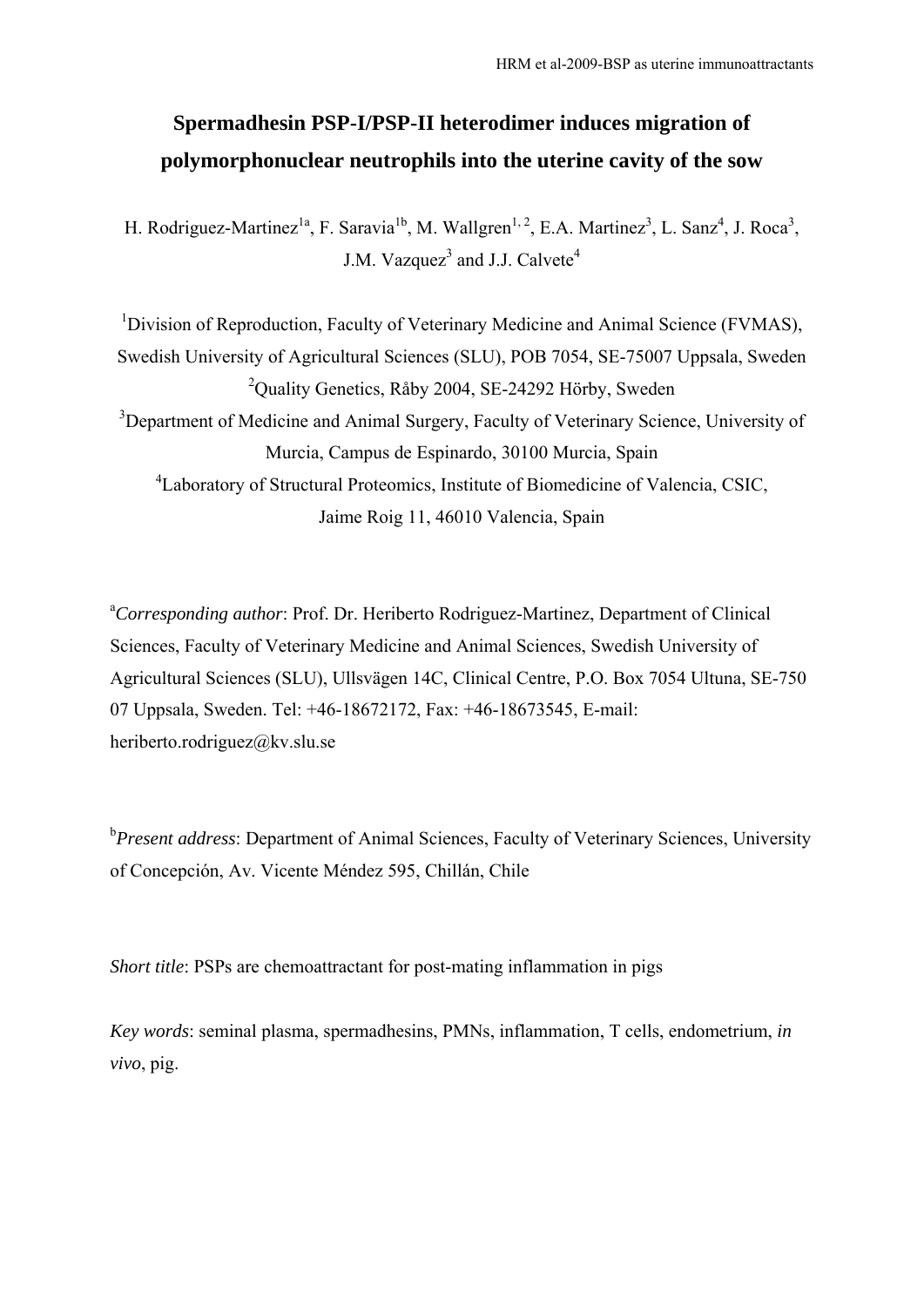# **Abstract**

The heterogeneous seminal plasma (SP) is involved in endometrial inflammation and following immune changes that occur post-mating in pigs. This study tested whether SP spermadhesins (binding heparin [HBPs] or not [PSP-I/PSP-II]) recruit different lymphocyte subsets  $(CD2^+, CD4^+)$  and  $CD8^+)$  and polymorphonuclear leukocytes (PMNs) to the superficial endometrium/lining epithelium and lumen, respectively, of oestrous sows, *in vivo*. In Experiment 1, endometrial biopsies were taken under narcosis from six sows whose uterine horns were separated and their lumen infused with 3 mg/mL spermadhesins (HBP resp PSP-I/PSP-II) in 100 mL saline (treatment horn) or 100 mL saline (control horn). Endometrial samples removed between 2 and 120 min post-infusion were studied by immunohistochemistry (IHC, using mABs) or histology, to assess the degree of T-cell respectively PMN entry over time. In Experiment 2, eight conscious oestrous sows were singly infused intra-utero with 3 mg/mL of PSP-I/PSP-II in 100 mL saline ( $n = 4$ ) or 100 mL of saline  $(n = 4)$ , to assess relative PMN numbers in the uterine lumen, 3 h post-infusion. Compared to controls, PSP-I/PSP-II infusion significantly recruited uterine lymphocytes from 10 min (CD2<sup>+</sup>) or from 60 min (CD8<sup>+</sup>) onwards, while HBPs had only increased CD4<sup>+</sup> cells by 120 min. As well, PSP-I/PSP-II, but not HBPs, significantly (*P* < 0.05) induced an early (10 min) PMN migration to the surface epithelium, 5-fold by 30 min and 7-fold from 60 min onwards  $(P < 0.001)$ , with PMNs visible in the lumen from 30 min of infusion. Six-fold more PMNs were collected from the uterine lumen of PSP-I/PSP-II-infused sows compared to controls, 3 h after infusion (*P* < 0.001). Seminal plasma PSP-I/PSP-II heterodimer triggers the entry of cleansing uterine PMNs, initiating a cascade of transient and long-lasting immunological events in oestrous sows.

# **1.1 Introduction**

In the pig, as in many other species, mating causes a transient endometrial inflammation (reviewed by Robertson et al., 2006) which, at first sight, is a logical step by the female genital tract to combat the entry of foreign cells (e.g. the spermatozoa), foreign proteins (in the seminal plasma, SP) and, eventually, of pathogens. Some spermatozoa escape this inflammation by reaching the oviductal sperm reservoir (SR) and participating in fertilization. Spermatozoa, and later the early embryo, the foetus and the placenta, are immuno-tolerated by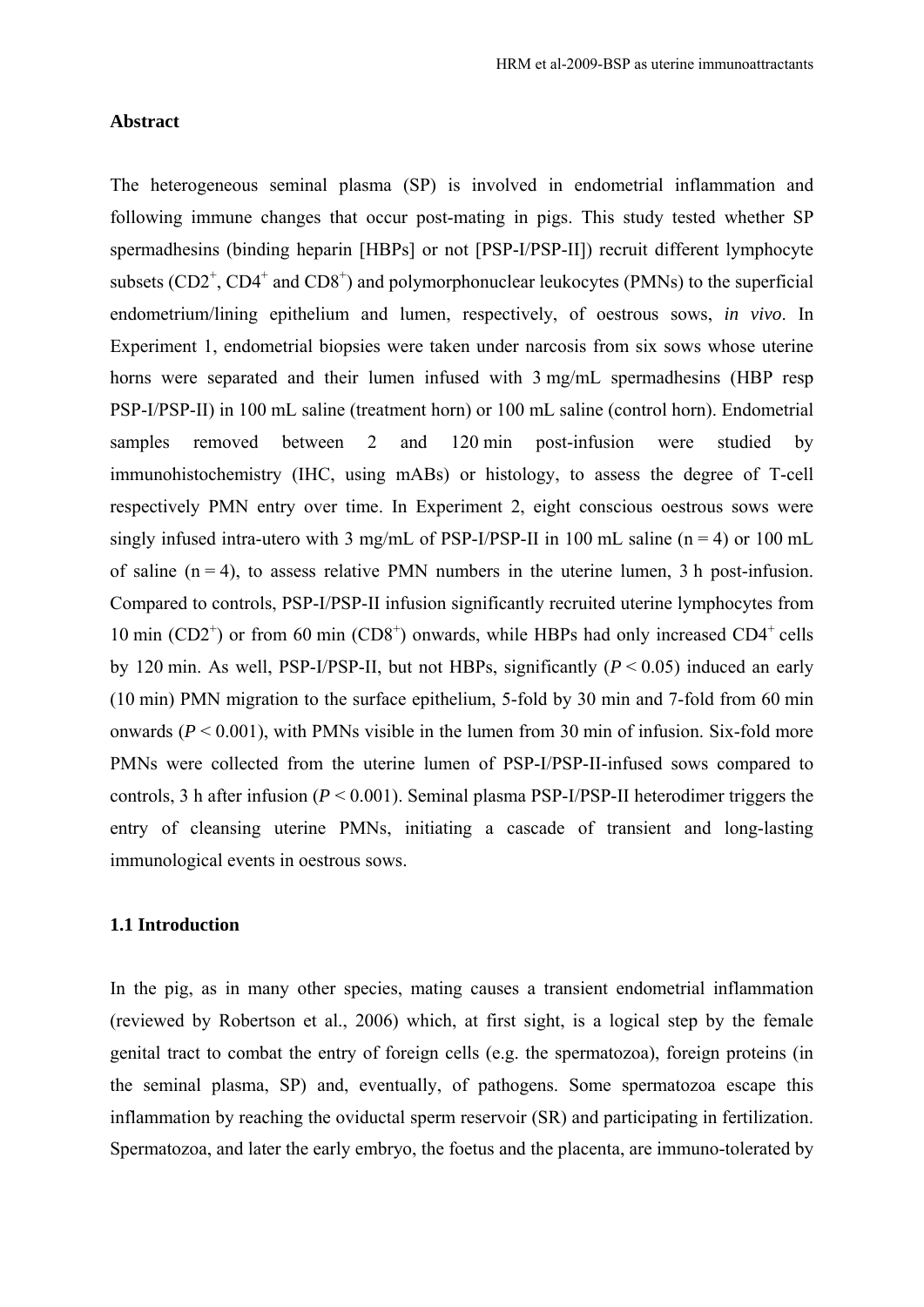the female, despite all being allogeneic (they contain transcripts of paternal origin) and thus liable to immune rejection. How is this accomplished?

The boar ejaculate is large and fractionated; most spermatozoa are delivered in a sperm-rich fraction (SRF) followed by a post-SRF containing increasing amounts of SP proteins (reviewed by Rodriguez-Martinez et al., 2005). Shortly after sperm deposition, a certain proportion of the spermatozoa colonize the tubal SR, whose pre-ovulatory functionality ensures their viability and potential fertilizing capacity in an inflammatory-free environment (reviewed by Rodriguez-Martinez, 2007). The other spermatozoa, the major proportion, are removed from the uterine cavity by retrograde flow (20–25% of the spermatozoa leaving within 30 min, Steverink et al., 1998), while the rest are trapped (neutrophil extracellular traps, [NETs], Alghamdi et al., 2009) and phagocytosed by invading polymorphonuclear granulocytes (PMNs), which apparently start entering the lumen  $\sim$ 10 min after artificial insemination (AI), peak entry by 30 min and continue to enter for the following 2–3 h (Lovell and Getty, 1968; Viring and Einarsson, 1981; Rodriguez-Martinez et al., 1990), largely exceeding the number of inseminated spermatozoa (Matthijs et al., 2003). This uterine PMN influx is accompanied by accumulation of macrophages, granulocytes and lymphocytes in the endometrial stroma and, to a lesser extent, in the base of the lining epithelium (Rodriguez-Martinez et al., 1990; Bischof et al., 1994; Kaeoket et al., 2003; Robertson, 2007), a picture not seen in the oviduct, except for the mesothelial-covered infundibulum (Jiwakanon et al., 2006) or the presence of lymphocyte-like cells in the base of the SR and the adjoining isthmus segment (Rodriguez-Martinez et al., 1990).

What causes this transient PMN influx and the apparent changes in immune cell phenotypes over time is yet unclear, but components of the SP seem to play a role. The SP initiates the transitory inflammatory response (O'Leary et al., 2004) followed by a secondary recruitment of antigen-presenting cells (macrophages and dendritic cells), prerequisite for the generation of paternal antigen-specific maternal T cells (Schuberth et al., 2008) that can recognize and respond to paternal major histocompatibility (MHC) antigens. However, prevention of the development of maternal type-I immunity to, particularly, conceptus antigens is essential for pregnancy, and it is attained by induction of a transient state of peripheral immune tolerance by the female (Robertson et al., 2009).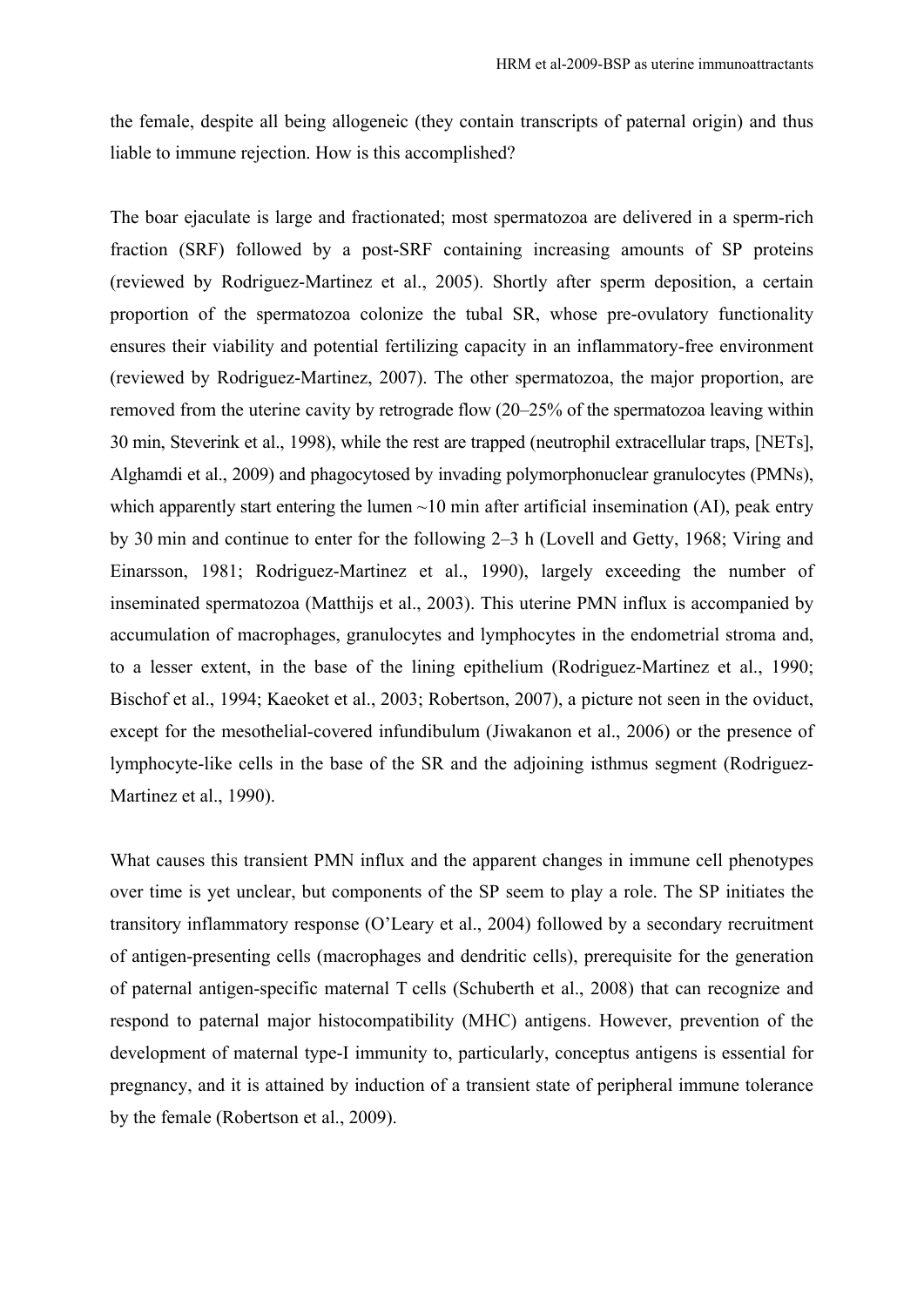SP proteins are a major component of the boar ejaculate  $(39.4 \pm 13.45 \text{ mg/mL}$ , Rodriguez-Martinez et al., 2005), of which 80–90% are of vesicular gland origin, with 75–90% of them belonging to the spermadhesin family; the alanine-glutamine-asparagine proteins AQN (-1 and -3), the alanine-tryptophan-asparagine proteins [AWNs] and the porcine seminal plasma proteins I and II [PSP-I and PSP-II] (reviewed by Calvete and Sanz, 2007). Spermadhesins are multifunctional 12–16 kDa glycoproteins that attach to the sperm plasma membrane to various degrees from the testis to the ejaculate and whose biological activities depend on their sequence, grade of glycosylation or aggregation state, as well as their ability to bind heparin. The AQN-1, AQN-3 and AWN are grouped as heparin-binding proteins or HBPs (Calvete et al., 2005). Spermadhesins are involved in sperm membrane stabilization, capacitation, and sperm-oviduct and zona pellucida (ZP) interplay (Caballero et al., 2008). Moreover, PSP-I and PSP-II, which account for >50% of all SP proteins (Garcia et al., 2008) can bind to pig lymphocytes (Yang et al., 1998), enhance their proliferation (Leshin et al., 1998) and act as leukocyte chemoattractant in rodents (Assreuy et al., 2002, 2003). It remains to be determined whether specific boar SP proteins act also in the female pig *in vivo*.

The aim of the present study was, therefore, to test whether pig HBPs and PSPs, isolated from the SP of SRF samples collected from mature, fertile boars could recruit different lymphocyte subsets and PMNs into the superficial endometrium, respectively, the lining epithelium and the lumen of the pig uterus *in vivo*, and thus be responsible for triggering changes in the female in response to the entry of spermatozoa at mating. Selected results of these experiments have previously been presented elsewhere (Rodriguez-Martinez et al., 2009)

### **1.2 Material and Methods**

# *1.2.1 Animals*

Mature boars (Swedish Yorkshire and Swedish Landrace,  $n = 5$ ) 2–5 years old, kept in individual pens with females in the close neighbourhood and selected for normal semen quality and proven fertility, were used as semen providers for SP collection. Crossbred sows  $(n = 14)$  with normal reproductive performance prior to the study, weaned after a lactation of 3 or 5 weeks (weighing between 160 and 230 kg at weaning) and a mean parity of 4 farrowings (range of 2–6) were used. The sows were, following clinical examination on site, either kept at a commercial farm having common research facilities with the Department of Medicine and Animal Surgery, University of Murcia, Spain  $(n = 6)$ , or purchased from a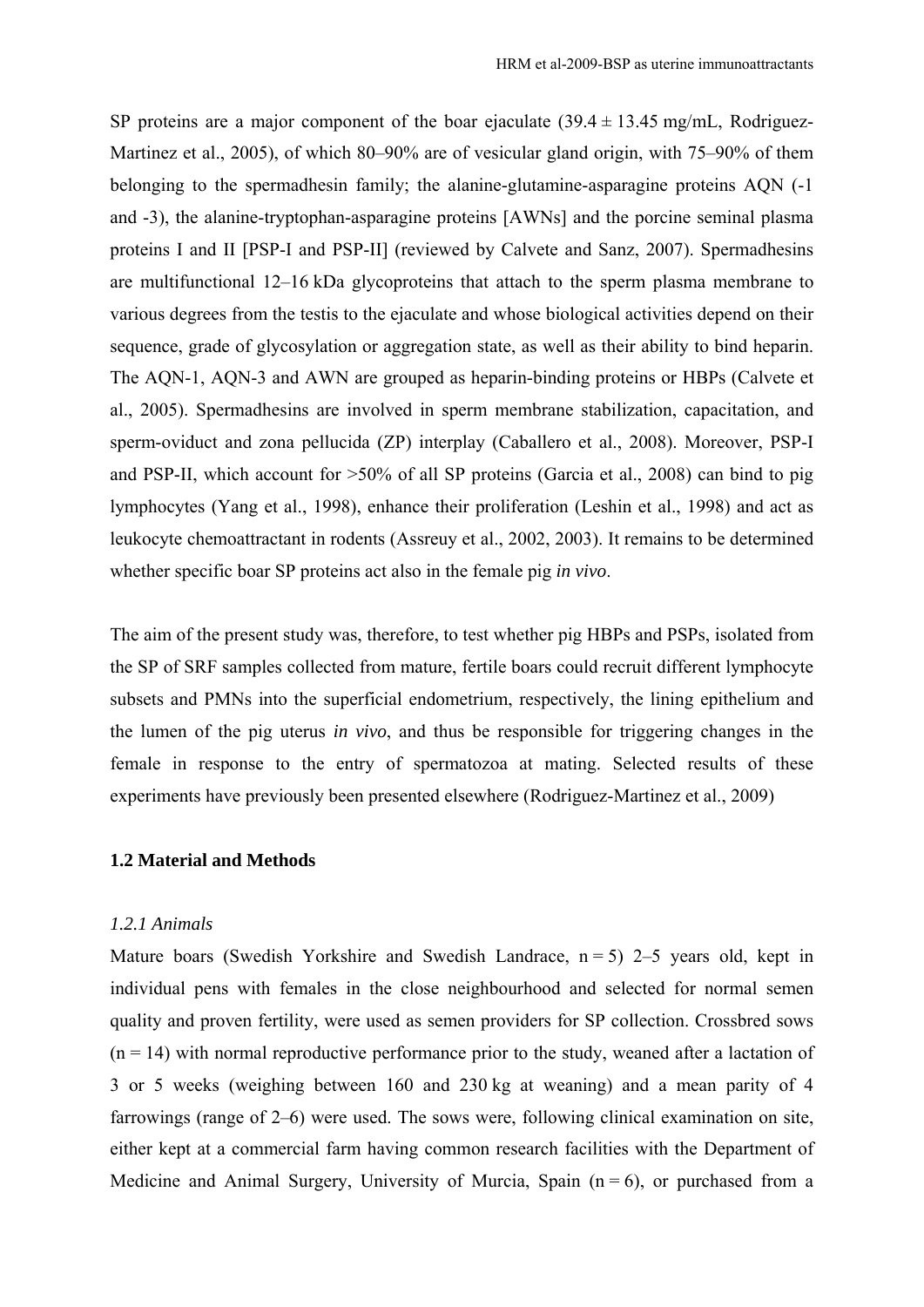Swedish commercial herd and brought directly after weaning to the Division of Reproduction, Swedish University of Agriculture Science (SLU), Uppsala, Sweden  $(n = 8)$ . Sows were either relocated into individual crates present in a mechanically ventilated confinement facility (Spain) and fed once a day with a commercial diet (2.5 Kg/d, 15% protein, 3% fat, 6% cellulose, 6.35% ash and 0.75% lysine), or individually housed in straw-bedded pens with mechanical ventilation and fed according to Swedish standard (Simonsson, 1994) for dry sows (barley-based sow diet, 14.5% protein and 12.5 MJ/kg of metabolizable energy), 2.5 kg/day. Water was provided *ad libitum*. Beginning on the day after weaning, all sows were checked for detection of oestrus twice a day (0700 and 1900 h) by experienced operators, in the presence of a boar. The experimental protocol had previously been reviewed and approved by the Bioethical Committee of the University of Murcia, Murcia, Spain (Exp. 1) or the Local Ethical Committee for Experimentation with Animals, Uppsala, Sweden (Exp. 2).

# *1.2.2 Isolation of SP spermadhesins*

To obtain the HBPs and the PSP-I/PSP-II, sperm-rich ejaculate fractions (SRF, 100 mL) were collected by the gloved-hand method. The SP was separated from spermatozoa by centrifugation at  $800 \times g$  for 15 min at 20 $^{\circ}$ C, and the supernatants were sequentially filtered through 10 µm and 1.2 µm filters and pooled. The HBPs and the PSP-I/PSP-II were isolated as described by Calvete et al. (1995). The identity and purity of the protein preparations were assessed by automated Edman degradation (using an Applied Biosystems Procise N-terminal sequencer) and Matrix-Assisted Laser Desorption/Ionization Time-of-Flight (MALDI-TOF) mass spectrometry (using sinapic acid saturated in 0.1% trifluoroacetic acid and 70% acetonitrile as matrix and an Applied Biosystems Voyager-DE Pro instrument operated in delayed extraction and linear modes). Amino acid analysis (after hydrolysis in 6N HCl at 110ºC for 24 h in evacuated and sealed ampoules) was used to quantify the amount of either protein, which averaged ~15 mg/mL.

# *1.2.3 Experiment 1: Determination of lymphocyte subsets (CD2, CD4 and CD8) and PMNs recruited into the porcine superficial endometrium* in vivo, *following infusion of HBPs or PSP-I/PSP-II to anaesthesized oestrous sows*

The oestrous sows  $(n = 6)$  were sedated by azaperone i.m. administration  $(2 \text{ mg/Kg b.w.})$ Azaperone, Abbott, Spain) before being induced to general anaesthesia by an i.v. injection of thiopental sodium (7 mg/kg b.w., Penthotal, Abbott, Spain) and maintained by narcosis with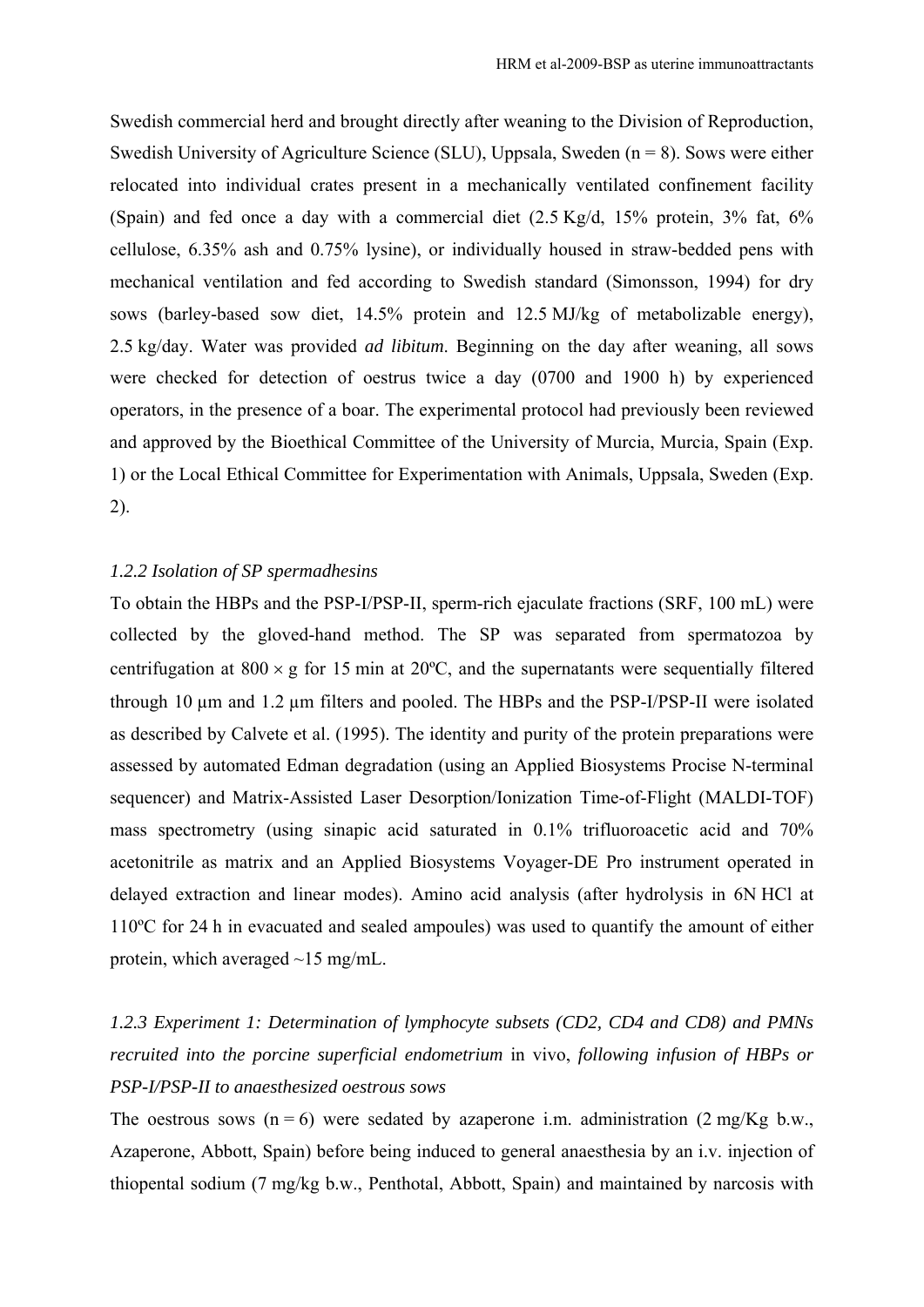inhalatory isofluorane (3.5–5%, Isofluorane, Hoeschst, Germany). A midline incision was done to expose the reproductive tract and to reach (one side at a time) the uterine horn tip and the ipsilateral oviduct and ovary, to confirm pre-ovulatory status. Long plastic catheters were passed through the cervix into each of the uterine horns for infusion, and one of the uterine horns was randomly clamped close to the uterine body to provide two separate infusion horn units. One of the uterine horns was randomly used as intra/animal control, infused with 100 mL of saline, to provide baseline cell presence, while the contralateral horn was randomly infused with either HBPs  $(n = 3)$  or PSP-I/PSP-II heterodimer  $(n = 3)$ , at 3 mg/mL dose (in 100 mL of saline). Samples ( $\sim$ 5  $\times$  5  $\times$  5 mm) of the superficial antimesometrial endometrium were surgically collected for biopsy at 10–15 cm distance from each other, albeit at random location, at various intervals  $(2, 10, 30, 60, 41, 120)$  min after infusion), fixed in  $2\%$ paraformaldehyde solution in 0.067 M sodium cacodylate buffer (pH 7.2, 500 mOsm) and conventionally embedded in paraffin wax. Sections were mounted on polylysine-coated slide glasses and subjected to an antigen-retrieval method (microwave heat-induced antigen retrieval, Shi et al., 1991), in order to unmask epitopes usually masked during the fixation and paraffin-embedding process, prior to immunohistochemistry (IHC). Complementary sections were stained with haematoxylin and eosin (HE) for histological screening.

The IHC was used to characterize some leukocyte subpopulations according to their expression of cluster cell surface antigens (Piriou-Guzylack and Salmon, 2008), by means of mouse monoclonal antibodies (mAbs) towards CD2, CD4 and CD8 (VMRD, Pullman, WA, USA). Tris-buffered saline (TBS), 0.05 M pH 7.6 was used for all dilutions and washings. Single IHC-labellings were performed using a standard avidin-biotin immunoperoxidase technique (Vectastain ABC kits, Vector Laboratories, Burlingame, CA, USA). The deparaffinized, microwave-treated sections were pre-incubated with 10% normal goat serum (NGS,  $2 \times 30$  min) to diminish non-specific protein binding, within incubating humid chambers. The sections were then overlaid with 50 µL of the primary mAbs and incubated at +4ºC, overnight, followed by rinsing and 30 min incubation with the secondary biotinylated antibody (goat anti-mouse, 1:1000, Vector Laboratories, Burlingame, CA, USA). Use of normal mouse IgG (Santa Cruz, CA, USA) and omission of the primary mAbs on complementary endometrial sections constituted negative controls, while lymph node sections were used as positive controls. Diaminobenzidine (DAB, Dakopatts, Älvsjö, Sweden) was used as chromogen to visualize immunostained cells. Following fixed-time counterstaining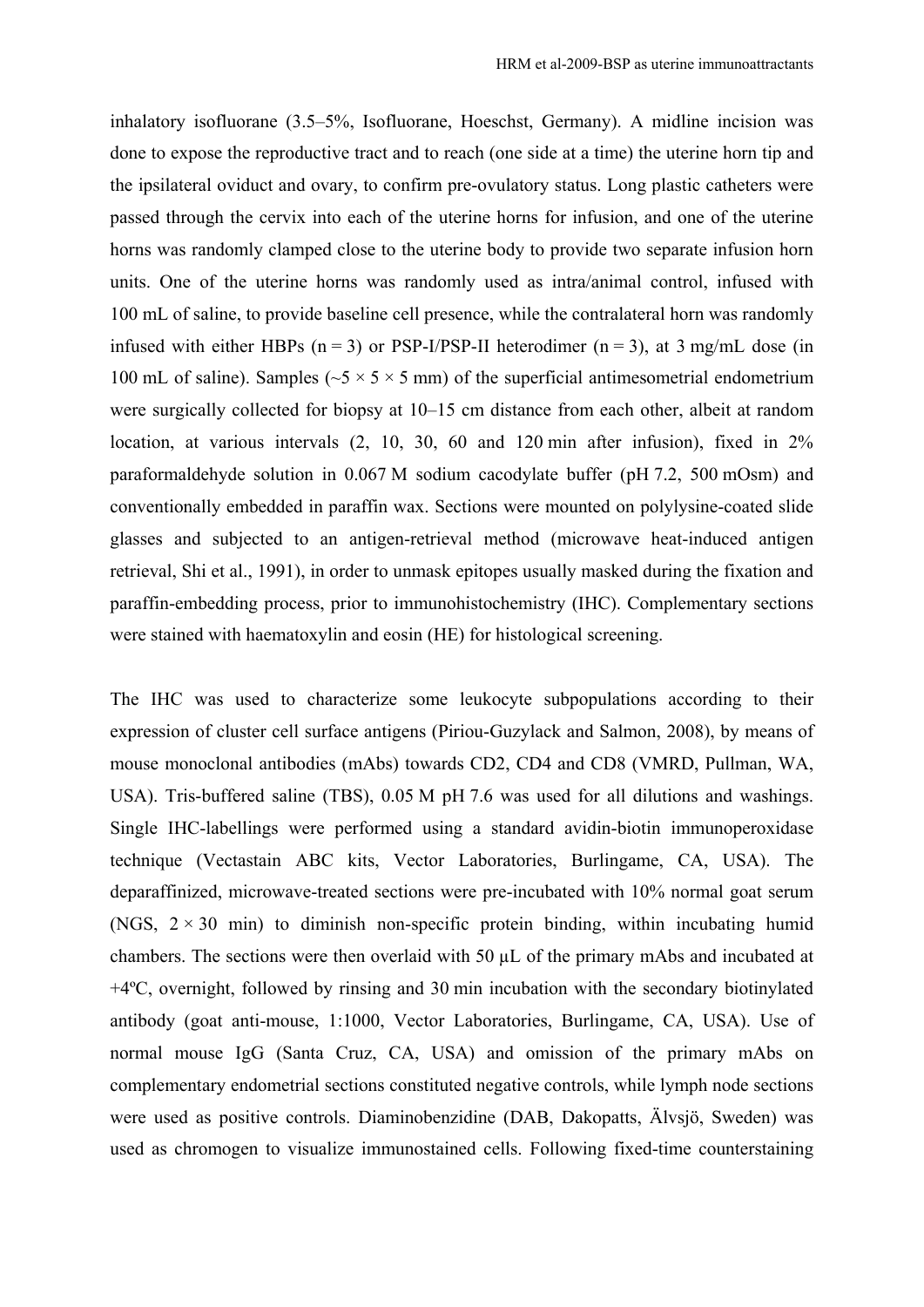with Mayer's haematoxylin (H) and mounting in glycerine gelatin, sections were examined with bright-field light microscopy.

Counting of IHC-marked T cells (H-stained sections) and of PMNs (HE-stained sections) in coded tissue samples for biopsy was done with a Nikon FXA photomicroscope (Nikon, Tokyo, Japan) at  $\times$ 400 using an ocular reticle (tissue area: 0.0625 mm<sup>2</sup>) divided in small squares, placed in one ocular eyepiece, by one and the same operator. Particular attention was given to the lining epithelium and the subjacent lamina propria, avoiding preparation artefacts. Counting was carried out along the length of the surface epithelium and the entire area of the lamina propria contained within the reticulum, on between 7 and 10 ocular reticle fields. The relative number of cells was quantified in treatment tissues against control tissues, at each time interval.

# *1.2.4 Experiment 2: Degree of recruitment of PMNs in the uterine lumen following a single cervical insemination of PSP-I/PSP-II heterodimer in conscious oestrus sows*

Eight multiparous (parity 2−4) crossbred sows were, following detection of standing oestrus, randomly allotted to one of two equal groups, control or treatment. The control group was infused intra-utero (mimicking cervical AI *ad modum*) with sterile physiological saline solution (100 mL dose, 0.9% NaCl), whereas the treatment group was infused with PSP-I/PSP-II heterodimer in physiological saline solution (3 mg/mL, 100 mL dose). All sows were inseminated ~12 h after onset of behavioural oestrus. The sows were slaughtered 3 h after infusion, and the genitalia promptly removed and macroscopically examined for normality. The uterine horns were divided into right and left by surgical clamps, leaving 5 cm segments (one ad-tubal and another ad-uterine) for histological examination, which were immersion-fixed with a 2.5% solution of glutaraldehyde in cacodylate buffer. The remaining mid-segments  $(\sim 1 \text{ m long})$  were flushed with 50 mL of saline solution, and the flushing was collected in 50 mL conical centrifuge tubes (BD Falcon, San Jose, CA, USA). Pressure on the tissues was consistently avoided to minimize blood contamination of the flushing and, to ensure the samplings per animal were uniform, collection was stopped, once 50 mL of uterine fluid contents per uterine horn was collected. The 50 mL flushed fluid was centrifuged  $(300 \times g)$ , the upper 85 mL discarded, and the remnant 15 mL containing a pellet was examined for cell content. Cells were counted with a Bürker haemocytometer and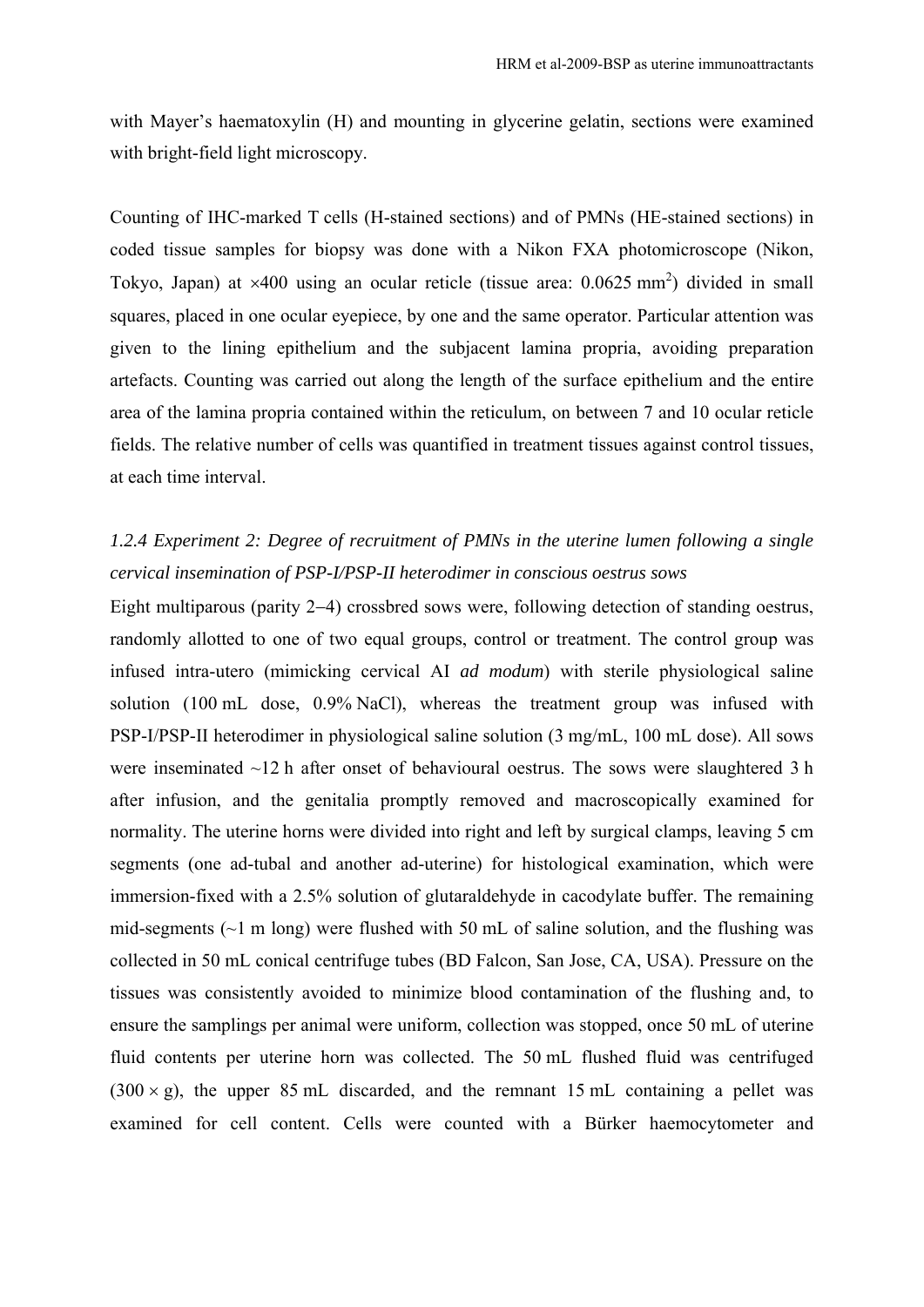distinguished as leukocytes and other cells (erythrocytes , epithelial cells) in Papanicolaustained smears. Cell numbers were expressed as PMNs per mL.

The fixed tissue specimens were post-fixed in 2% OsO4, dehydrated in increasing ethanol concentrations and infiltrated with Agar 100 (Agar Scientific, Stansted, Essex, UK) plastic resin for transmission electron microscopy (TEM). The blocks were cut on an ultramicrotome (Reichert, Vienna, Austria). Semi-thin sections (1 µm thick) were routinely stained with toluidine blue, and areas representative of each section were selected for TEM, from which ultrathin sections (~60 nm thick) were cut and picked up on copper grids, counter-stained with uranyl acetate and lead citrate and examined in a Philips EM 420 TEM microscope (Philips Electron Optics, Eindhoven, The Netherlands) at 80 kV.

# *1.2.5 Statistical analysis*

All results are expressed as mean  $\pm$  SD. Cell countings were log-transformed before analysis. Statistical evaluation was undertaken using the SAS statistical package (Statistics Analysis Systems Package (SAS Institute, Cary, NC, USA, version 9) by analysis of variance (ANOVA, Proc Mixed). The statistical model included the effects of uterine side (Exp. 1)/group (Exp 2.) and sampling interval, their interaction and the random effect of sow nested within group (Exp. 2). Student *t*-test was used for pair-wise comparisons between control and treatment at each time (Exp. 1) or group (Exp. 2) when an overall significance was found. A  $P < 0.05$  was considered statistically significant.

#### **1.3 Results**

### *1.3.1 Experiment 1*

The data, depicted in **Figure 1** (T cells) and **Figure 2** (PMNs), respectively, show the intensity of recruitment, based on the relative number of cells counted in the treatment tissues taken for biopsy, related to those cell numbers recorded in the control tissues (baseline 0) at each time interval (2–120 min). Regarding the IHC, very few cells  $(3.8 \pm 0.5)$  positive (+) for CD2, CD4 nor CD8 were seen in the epithelium or the lamina propria within a unit field  $(0.0625 \text{ mm}^2)$  immediately after saline infusion in the control uterine horn, and they did not significantly increase over time  $(P > 0.05)$ . Infusion of spermadhesins gave different responses (**Figure 1A–C**). Infusion of PSP-I/PSP-II induced a significant 4- to 7-fold increase in CD2<sup>+</sup> relative cell numbers from 10 min onwards ( $P < 0.01$ ), which was not followed by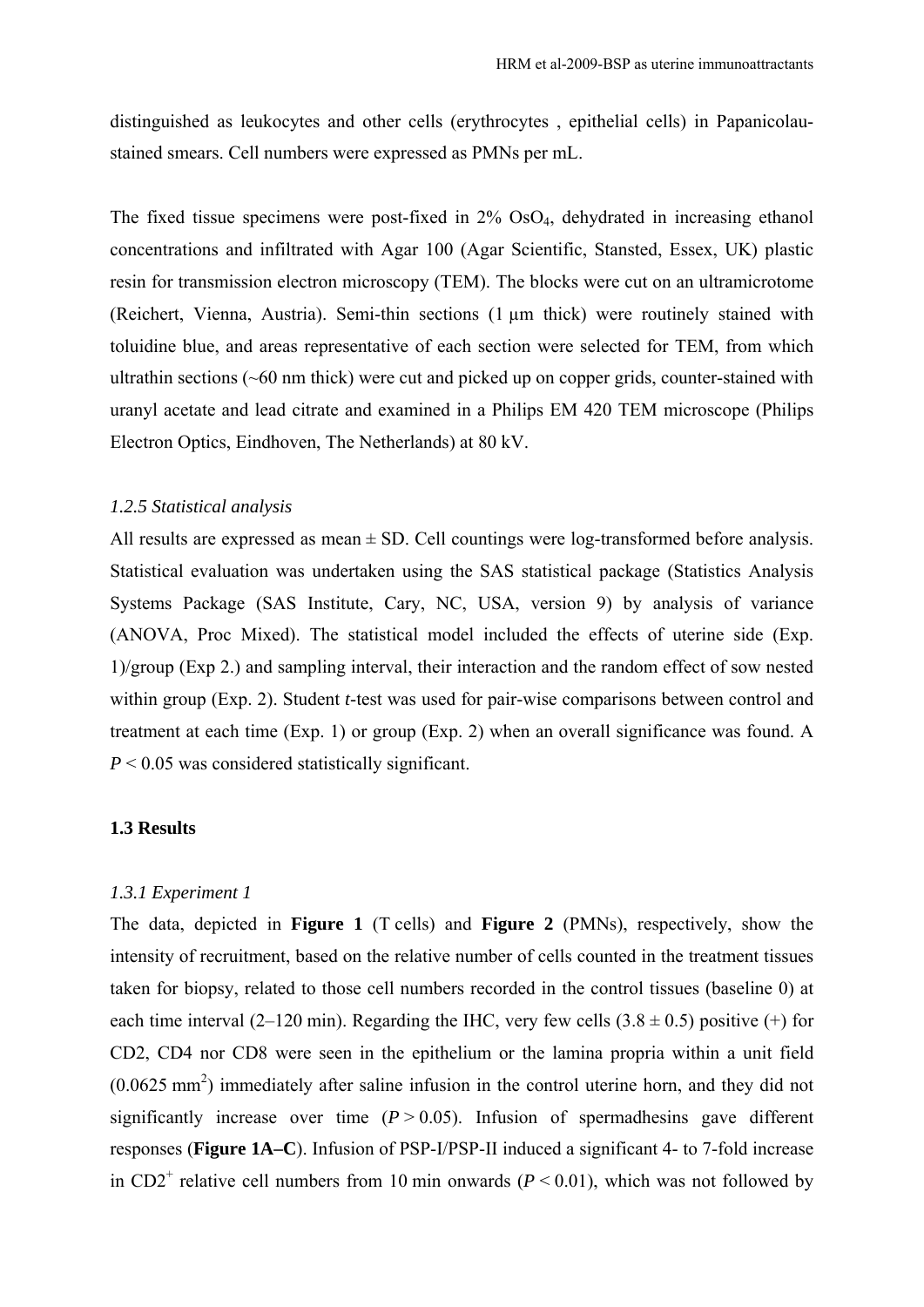CD4<sup>+</sup> cells ( $P > 0.05$ ). CD8<sup>+</sup> relative cell numbers increased significantly (3-fold,  $P < 0.05$ ) after 60 min of the infusion of PSP-I/PSP-II. Infusion of HBPs, on the other hand, did not cause any increase in  $CD2^+$  cells, until 120 min of the infusion, where a 1-fold increase was registered but with large variation among sows ( $P > 0.05$ ). A late, significant ( $P < 0.05$ ) 3-fold increase was seen in  $CD4^+$  cell numbers, however. HBP-infusion showed a sustained  $1-2$ -fold increased level of  $CD8^+$  cells over time, albeit nonsignificant ( $P > 0.05$ ).

Compared to control side (saline-infused uteri), exposure to the PSP-I/PSP-II heterodimer significantly  $(P < 0.05)$  induced the migration of PMNs to the surface uterine epithelium, after just 10 min of infusion (**Figure 2**), a recruitment that was sustained over the experimental period, becoming 5-fold by 30 min and 7-fold higher from 60 min onwards  $(P < 0.001)$ . PMNs were detected in the lumen of tissue samples collected at 30 min and thereafter. The infusion of a similar dose of HBPs had no significant effect  $(P > 0.05)$ .

### *1.3.2 Experiment 2*

The majority of the cells encountered in the flushings were leukocytes  $(77.3 \pm 24.6\%)$ , followed by erythrocytes  $(20.2 \pm 15.3\%)$  and epithelial cells  $(5.8 \pm 4.2\%)$ , mean  $\pm$  SD), with significant differences for the proportions of leukocytes between treatment and control groups (96.1  $\pm$  3.35% vs. 57.4  $\pm$  24.7% respectively, *P* < 0.05). No significant differences were seen between sides within each sow  $(P > 0.05)$ , but individual differences were noted within treatment. Among leukocytes,  $>96\%$  of them were morphological PMNs, while 3.41  $\pm$  1.23% were lymphocyte-like cells. As seen in **Figure 3**, the simple infusion of saline (control) was able to elicit migration of PMN into the uterine lumen  $(5.8 \pm 4.62 \text{ million PMN/mL})$ , mean  $\pm$  SD). However, a 6-fold higher mean number of PMN/mL (35.4  $\pm$  12.56 million PMN/mL, mean  $\pm$  SD,  $P \le 0.001$ ) was recovered from the uterine lumen of sows inseminated with the PSP-I/PSP-II heterodimer  $(P < 0.001)$ , thus confirming that, at doses 5-fold lower than those present in the boar ejaculate, the heterodimer induced *in vivo* PMN migration in the pig. **Figure 4** depicts a representative entry of PMNs 3 h after the AI infusion of PSP-I/PSP-II.

#### **1.4 Discussion**

The results of the present study clearly show that the PSP-I/PSP-II heterodimer (but not HBPs) induced a time-dependent influx of PMNs into the uterine lumen of anaesthetized and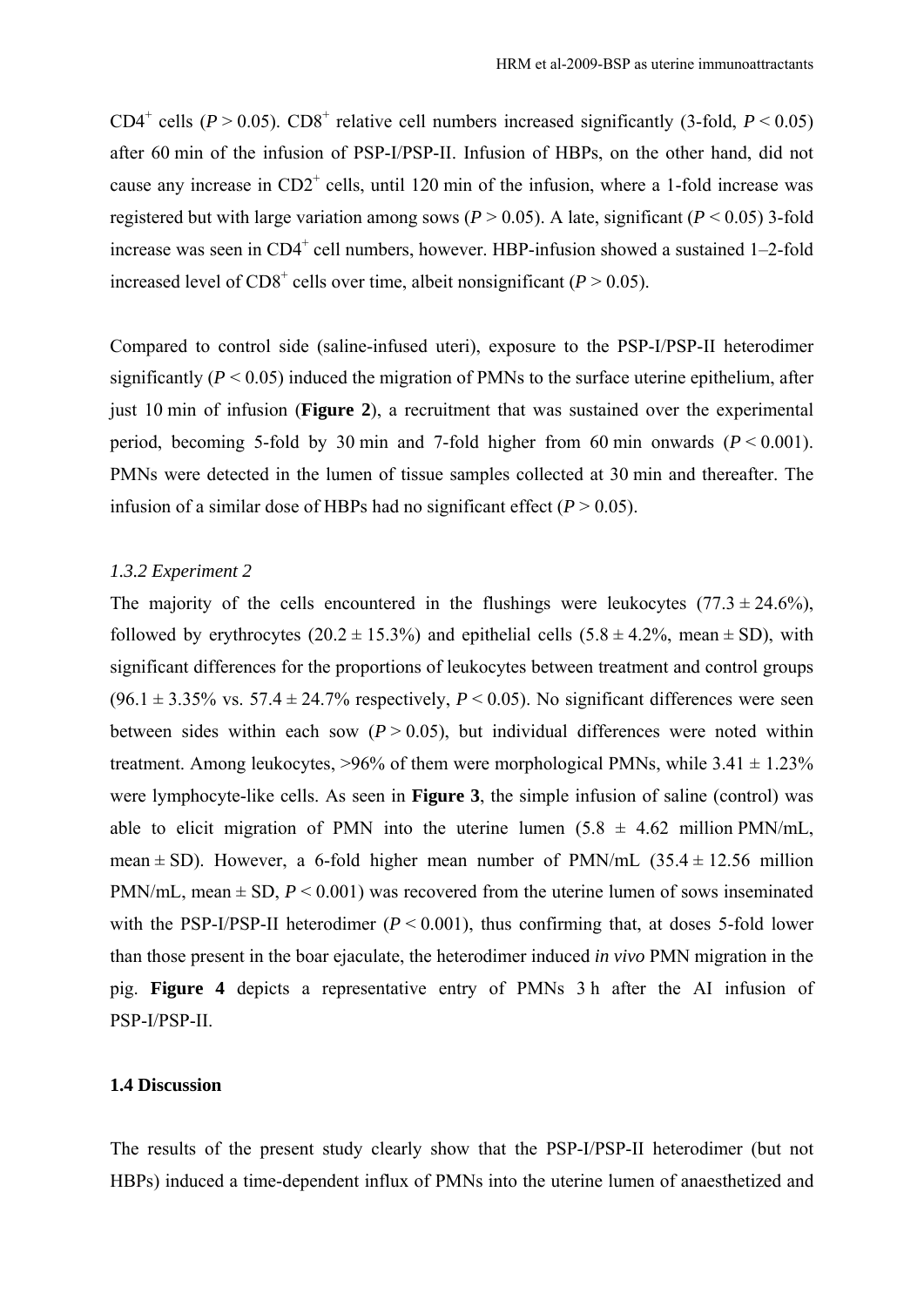conscious oestrous sows, at doses 5 times lower than those often present in the SP of boars. These effects confirm the results of Assreuy et al. (2002), in which infusion of porcine PSP-I/PSP-II into the peritoneal cavity of rats caused a dose-dependent, time-responsive migration of PMN and monocyte leukocytes, typical of inflammation. The overall results suggest the PSP-I/PSP-II spermadhesin acts as a post-mating inflammation mediator in pigs.

In the pig, as in most mammals studied so far, deposition of semen (via natural mating or by AI of neat or extended semen) into the uterine cavity elicits a massive invasion of PMNs towards the lumen, followed by NETs formation and sperm phagocytosis. These PMNs are originally present in the lamina propria in control, unmated oestrous gilts, their extravasation considered related to the high pre-ovulatory oestrous levels of oestrogens in pigs, since chemokine expression and increments in T-cell numbers are considered oestrogen-induced (Robertson et al., 2009). However, we still need to confirm this as the reason or determine other reasons for this PMN accumulation. In the same study by Rodriguez-Martinez et al. (1990), where gilts were inseminated with fresh neat semen 12 h after onset of oestrus, the PMNs invading the lining epithelium became associated with intra-epithelial macrophages, entered the uterine lumen and actively phagocytosed spermatozoa, during a window period of 3–6 h. Interestingly, such PMN-macrophage interaction was not seen in the oviductal sperm reservoir, where spermatozoa had colonized the segment and were conspicuously intact (Rodriguez-Martinez et al., 1990). On the other hand, lymphocyte-like cells were present in the sperm reservoir (SR).

The rationale for the above-mentioned PMN intra-uterine invasion has been already discussed; it acts as a primary inflammatory reaction to cleanse the intra-uterine lumen from foreign cells, proteins and eventual pathogens, so that the environment prepares for the descending 4-cell embryos. The inflammatory reaction induced by porcine PSP-I/PSP-II in rats (Assreuy et al., 2002) showed a PMN peak 4 h after, which corresponds to findings in pigs (Rodriguez-Martinez et al., 1990) and in cows (Alghamdi et al., 2009) and, partly, with the present results, where a clear trend of sustained entry was registered in the tissues collected for biopsy from 60 min onwards. Peak-like PMN numbers would most likely correspond to those accounted for in Exp. 2, where sows were euthanized by  $\sim$ 3 h after infusion of PSP-I/PSP-II. The PMN numbers, large as they were, were higher than those reported by O'Leary et al. (2004), using gilts, but lower than those accounted for by Woelders and Matthijs (2001) and Matthijs et al. (2003), most likely due to methodological differences,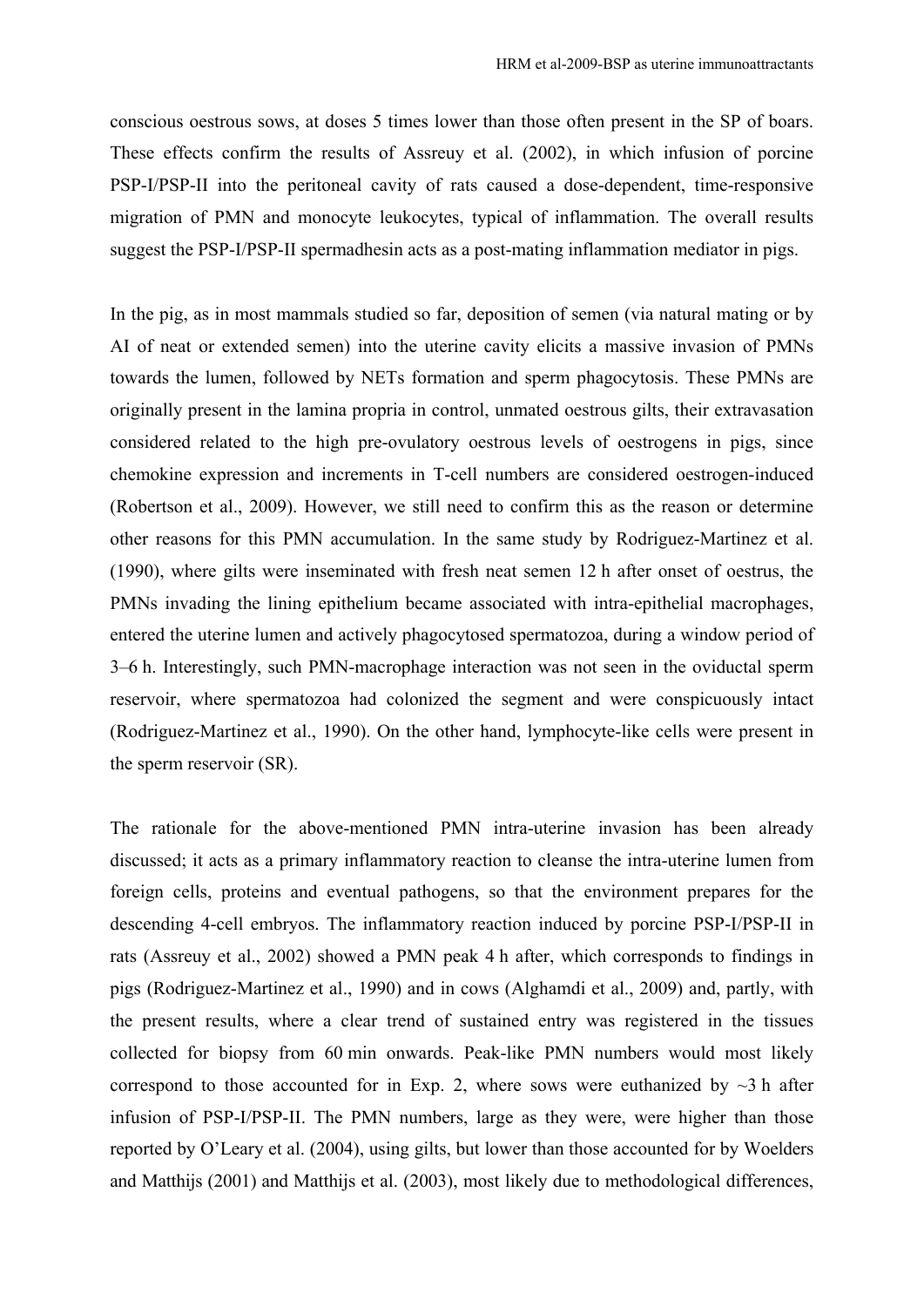since these latter authors counted PMNs and spermatozoa in homogenized tissues, thus accounting for both luminal PMNs (as we did) and those contained in the uterus diverse tissues, while we restricted the volume collected to a fixed volume of saline flushing postmortem. In any case, our current results were distinct; infusion of PSP-I/PSP-II induced a marked entry of PMNs to the uterine lumen. Although there was also a restricted entry after infusion of the common saline vehicle, such effect ought to be caused by the volume-elicited distension of the uterine lumen, as shown by Woelders and Matthijs (2001).

Our current results (Exp. 1) also showed the invasion of PMNs did not immediately reach the uterine lumen, since PMNs were first seen there by 30 min post-infusion, findings that confirm previous studies (Lovell and Getty, 1968; Bischof et al., 1994). Such lag allows a window of opportunity for a certain subpopulation of ejaculated spermatozoa to traverse the uterine lumen without risking phagocytosis. Spermatozoa deposited by natural mating or AI in oestrous pigs reach the oviducts just a few minutes after (Hunter 1981), and basically, they should not encounter PMNs along their transit. Once they enter the sperm reservoir in the oviduct, they face a safe period prior to eventual migration to the site of fertilization (Rodriguez-Martinez, 2007). Interestingly, our own experimental *in vivo* studies have shown that those pig spermatozoa ejaculated in the sperm-peak portion of the SRF (the  $1<sup>st</sup> 10$  mL of the SRF, the so-called P1; see Rodriguez-Martinez et al., 2009, for a review) appear overrepresented in the tubal sperm reservoir by 3 h post-AI (Wallgren et al., 2009). This suggests that the primary transport of spermatozoa through the uterus is rather quick, allowing some P1 spermatozoa to safely reach the reservoir (which is, thereafter, replenished with other spermatozoa than those in the P1). Overall, the findings suggest the function of the PSP-I/PSP-II might primarily be related to its pro-inflammatory inductive role. Whether this effect is coupled to the relative concentration of PSP-I/PSP-II is yet to be disclosed. The pig is one of the species containing a large amount of SP spermadhesins (~35–45 mg/mL), of which at least ~20 mg/mL would most likely be PSP-I/PSP-II (Calvete and Sanz, 2007). Spermadhesins are present throughout the fractions of the ejaculate, derived from testis or epididymides (first portion of the SRF) and from the vesicular glands (i.e. from the SRF onwards). The concentration of spermadhesins increases alongside the increasing secretion of the vesicular glands, while the sperm-peak portion of the ejaculate (the P1) contains  $\sim$ 1– 1.5 mg/mL of PSP-I/PSP-II, for example, ~20 times less than the relative concentration in the bulk ejaculate (see Rodriguez-Martinez et al., 2009). Whether this means that a relationship exists between exposure to lower PSP-I/PSP-II amounts and sperm viability of potentially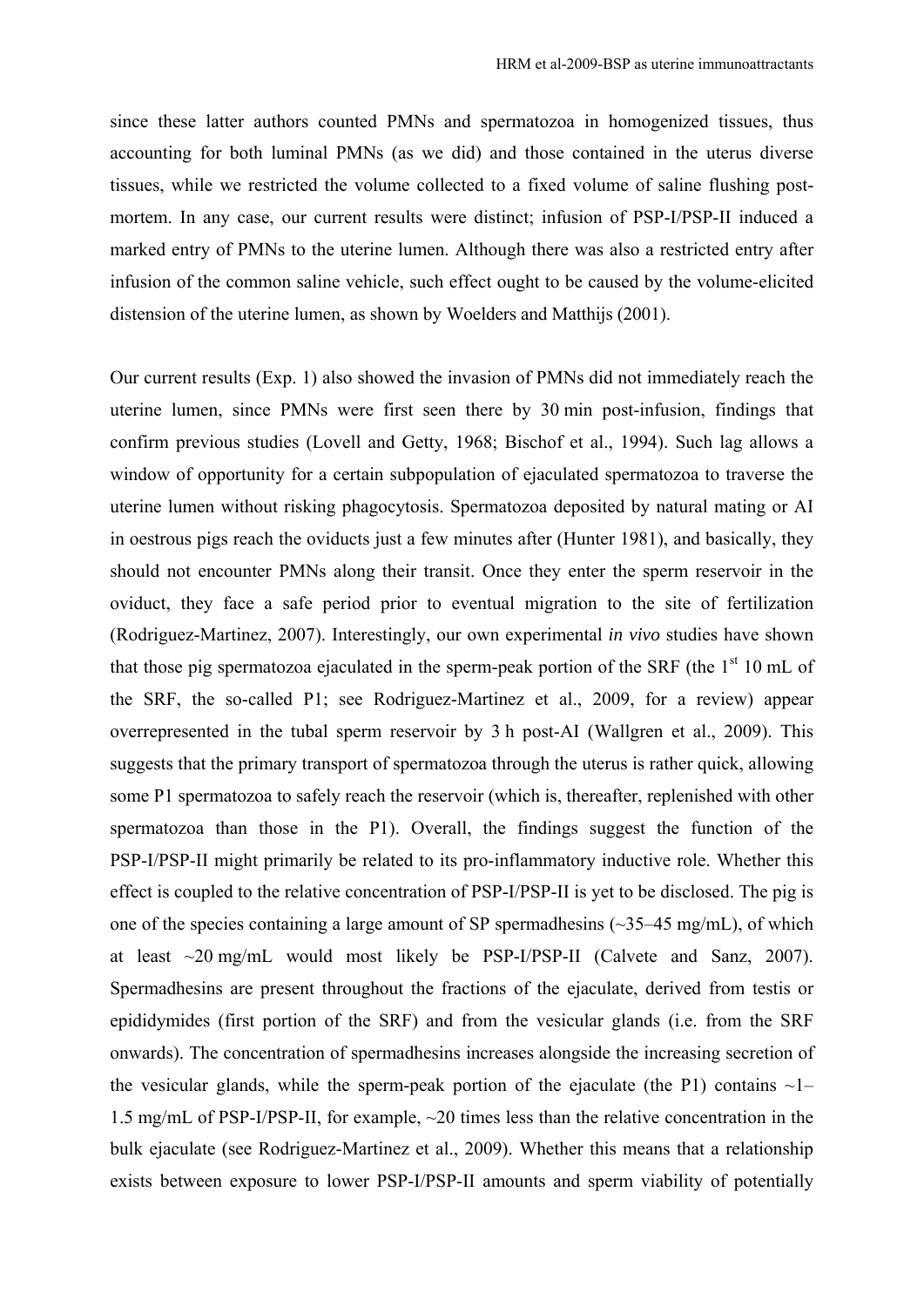fertilizing spermatozoa (at least *in vivo*) remains to be proven. Interestingly, highly extended boar spermatozoa maintain sperm viability and fertilizing capacity *in vitro* when exposed to similar amounts of PSP-I/PSP-II as those found in the P1 (Caballero et al., 2004a–b, 2005, 2006), by mechanisms not yet fully understood. Also interestingly, HBPs, which bind to the boar sperm membrane, remain on the rostral membrane until capacitation *in vivo* (Calvete et al., 1997), or on the post-equatorial membrane until reaching the zona pellucida *in vivo* (Rodriguez-Martinez et al., 1998) or *in vitro* (Dapino et al., 2009), but usually fail to preserve sperm viability of highly extended boar spermatozoa *in vitro* (Centurion et al., 2003).

Obviously, there is a need for further studies to discern whether this is a matter of the concentration of glycoproteins or their type of attachment to the spermatozoa. In any case, HBPs (at the same dosage as PSP-I/PSP-II) were clearly unable to elicit an invasion of PMNs to the luminal epithelium, as clearly shown in the present study, even considering there were few animals studied. Moreover, we tested only a single dose and only for a period of 120 min, which impairs further comments and calls for further experiments. To prolong the sampling would imply a longer narcosis period, which would have welfare concerns. Likewise, use of several protein doses would require a rather large number of specimens. Studies could be done *in vitro*, of course, but this would lead to the paradoxical results of SP experiments present in the literature (Veselsky et al., 1991; Bischof et al., 1994; Rozeboom et al., 2001a– b; O'Leary et al., 2004, 2006; Taylor et al., 2008, 2009b; Alghamdi et al., 2009), regarding the pro-inflammatory respectively the attenuating effects of the SP.

For how long does the inflammation persist? Few studies have been done to determine the exact duration of the inflammation itself, and they focused on the presence of invading PMNs (Lovell and Getty, 1968; Rodriguez-Martinez et al., 1990; Bischof et al., 1994; Alghamdi et al., 2009). They mostly agree that the PMN-peak is reached somewhere between 3 and 6 h after semen deposition. Such interval agrees with the findings by Assreuy et al. (2002), using porcine PSP-I/PSP-II in a rodent model, where the PMN invasion to the site of exposure peaked at 4 h. Inflammation does not stop there, since it has many other components, and PMN presence can still be registered 24 h later (Kaeoket et al., 2003). Moreover, there is major individual variation among females in coping with the inflammatory response, and it is well established that some pig females develop long-lasting post-mating inflammation that evolves into endometritis (De Winter et al., 1992). In any case, intervals between conventional AIs are longer than 3–6 h, as praxis in pig breeding, thus allowing the PMN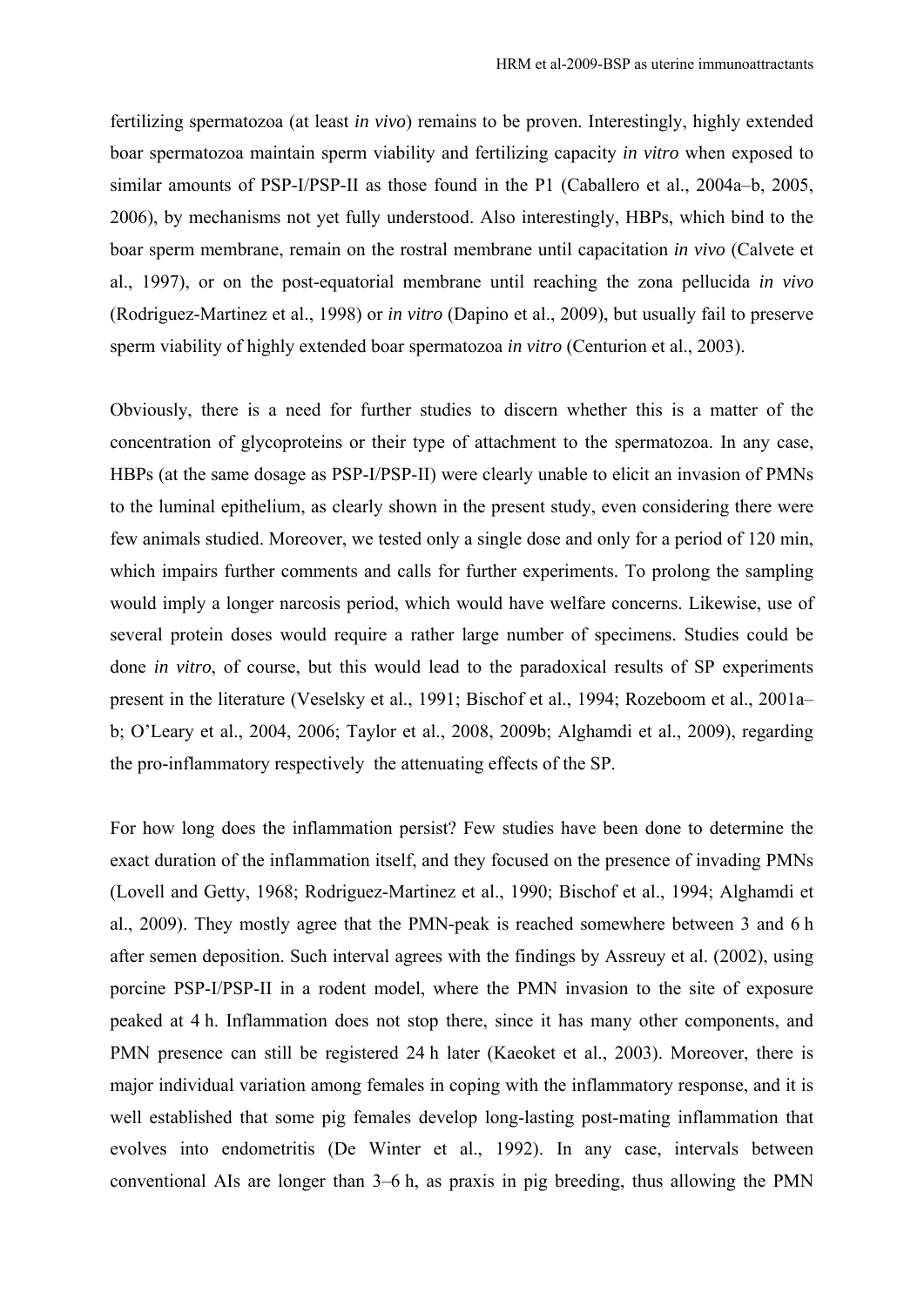massive presence to resume before a new inseminate is placed. A matter for further discussion is whether the inflammatory response is elicited also when extended, liquid preserved boar semen or, for that matter, even frozen-thawed semen are inseminated. The answer is at first sight, yes, but the reasons differ. For production of liquid AI semen doses, the ejaculate is extended with protein-free extenders, and the SP is simply diluted, but not eliminated. Depending on the type of ejaculate collected (whole ejaculate or only the SRF), the amount of spermadhesins differs, but it is most likely kept at levels around or above 3 mg/mL, thus being able to elicit a response similar to the one shown in the current study. Semen collected for freezing comprises, most often, the SRF only, where the amounts of spermadhesins are not highest. Moreover, the semen is often extended and centrifuged to remove the major part of the SP. However, despite this removal, the frozen-thawed semen is able to cause inflammation post-AI, but the cause is still disputed, since some extenders include proteins that are pro-inflammatory (Taylor et al., 2009a–b). In conclusion, the PSP-I/PSP-II at relatively low concentrations is a post-mating (or post-AI) inflammatory mediator in pigs.

However, there are other mechanisms that induce PMN migration to the surface epithelium and lumen, via pro-inflammatory soluble cytokines (such as IL-1 or IL-8, Assreuy et al., 2003; Sharkey et al., 2007; Scott et al., 2009) of macrophage or mast cell origin (Ribeiro et al., 1991). These cells are common in the porcine uterus (Kaeoket et al., 2003) and invading PMNs have been seen to interact with intra-epithelial macrophages (Rodriguez-Martinez et al., 1990). Mast cells are also able to produce IL-4 and IL-10, inhibitory of inflammation (Ribeiro et al., 1991). The picture is much more intricate. While PSP-I has been shown to act directly on PMN activation, PSP-II activates PMNs indirectly, most likely via macrophages (Assreuy et al., 2002). We have used the heterodimer, thus calling for further studies.

Induction of PMN invasion, as a token for inflammation, is not the only effect of the SP on the female. The SP also mitigates the immune responses by the female to paternal antigenbearing spermatozoa or early embryos in the oviduct (immuno-privileged area) or in the uterus (developing embryos/foetuses and their placentae), by eliciting a transient state of peripheral immune tolerance (O'Leary et al., 2004; Robertson et al., 2009). Such tolerance is apparently partly mediated by regulatory T (Treg) cells, a conspicuous sub-population (5–  $10\%$  in rodents) of CD4<sup>+</sup> T cells, which are identifiable because they constitutively express the interleukin receptor CD25<sup>+</sup> and the transcription factor FOXP3 (Zenclussen, 2006). Treg cells strongly suppress the generation and effector function of Type I (cell-mediated) immune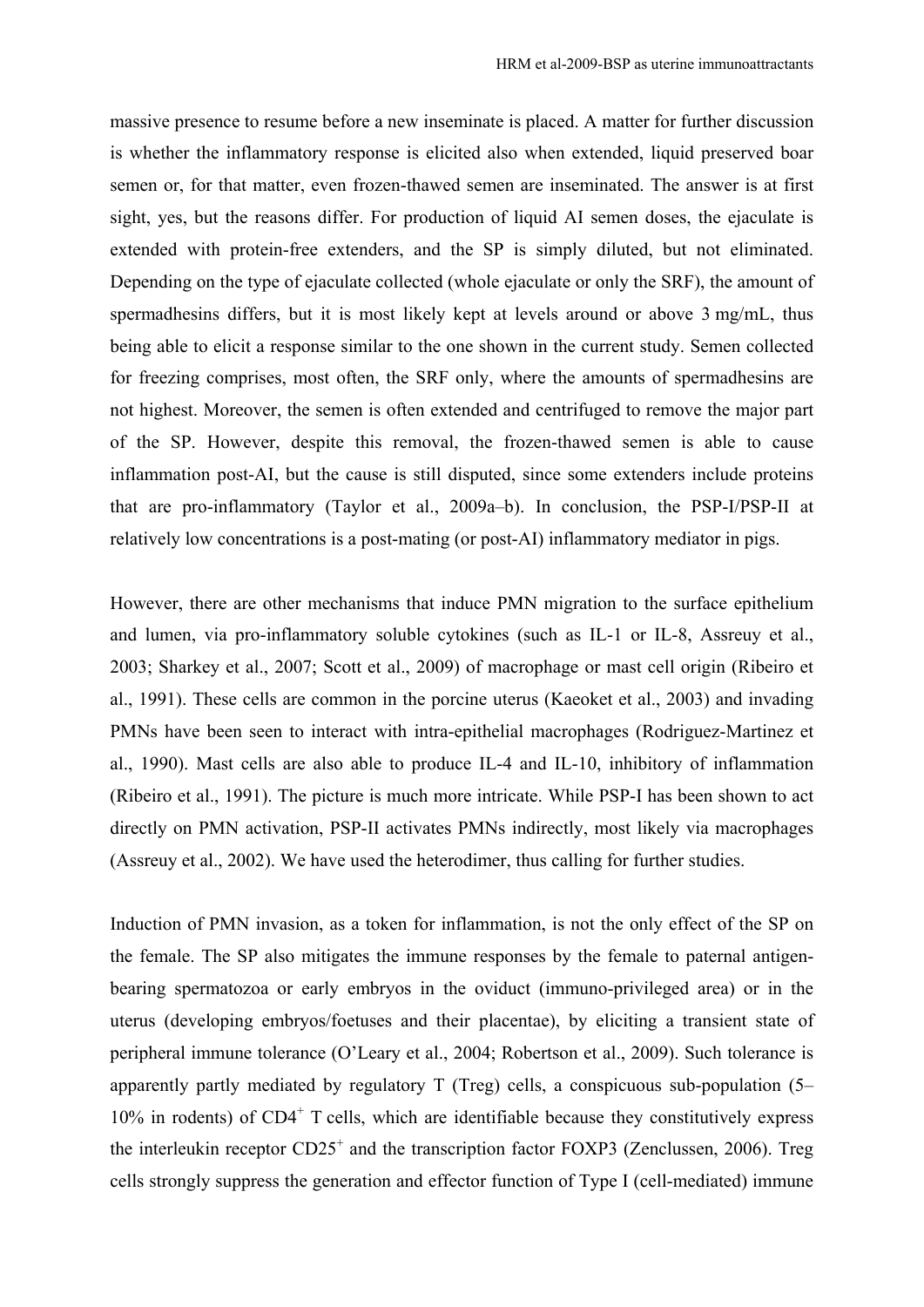responses, provided they are activated by antigens, presented by dendritic cells, and proliferate (Zenclussen 2006). Very recently, Robertson et al. (2009) clearly demonstrated in mice that components of the SP originated in the seminal vesicles induced an expansion of the Treg cell pool, which, by inducing a transient state of peripheral immune tolerance, suppressed the type-I immune response to male alloantigens. Considering that the conceptus is, until eclosion and expansion, covered by the zona pellucida, it appears that the generation of paternal antigen-specific tolerance in early pregnancy must be initiated at mating or AI by the exposure to semen, and apparently, particularly to the SP (Robertson et al., 2009), causing expression of lymphocyte activation markers and of cytokines (Johansson et al., 2004). Several of the same antigens expressed from paternal genes by the conceptus are actually present in semen, including MHC antigens and minor antigens. Semen deposition is associated with the expression of lymphocyte activation markers and cytokines, apparently modulated by factors present in the SP. Seminal plasma upregulates MHC class II and interleukin-2 (IL-2) receptor expression (Bischof et al., 1994) and stimulates production of interleukin-6 (IL-6) by the uterine epithelium within 3 h of SP exposure (Madej et al., 2009). As well, SP stimulates expression of granulocyte-macrophage colony-stimulating factor (GM-CSF), and the monocyte attractant protein-1 (MCP-1)(O'Leary et al., 2004). This cascade of induced changes leads to a transition of leukocyte phenotypes, with PMNs being first replaced by monocytes (peaking by 96 h, Assreuy et al., 2002), and later by macrophages and dendritic cells (Robertson, 2007). The female uterus is well equipped with antigenpresenting cells when semen deposition is issued, cells that can take up the antigen, process it and present the antigenic peptides to Treg cells. Semen, the SP in particular, induces—by eliciting a local inflammatory response—the expression of pro-inflammatory cytokines and chemokines in uterine epithelial cells, causing recruitment of macrophages, dendritic cells and granulocytes, as indirectly illustrated previously (Rodriguez-Martinez et al., 1990).

In the current study, the infusion of PSP-I/PSP-II into the uterus of sows *in vivo* significantly recruited (more clearly that that of HBPs at the relatively same dosage), some uterine lymphocyte subsets (Gerner et al., 2009), such as  $CD2<sup>+</sup>$  (Tk, NK, cytokine-releasing cluster) from 10 min onwards and of  $CDS<sup>+</sup>$  (cytolytic) cells from 60 min. These findings suggest that the PSP-I/PSP-II heterodimer might also participate in the initial reshaping of the T-cell component of the immune response towards semen deposition. Infusion of HBPs, on the other hand, showed late increases (some not really significant) in  $CD2^+$  and  $CD4^+$  (helper cells) as well as a sustained 1–2-fold increased level of  $CD8<sup>+</sup>$  cells over time. Recently, Moldenhauer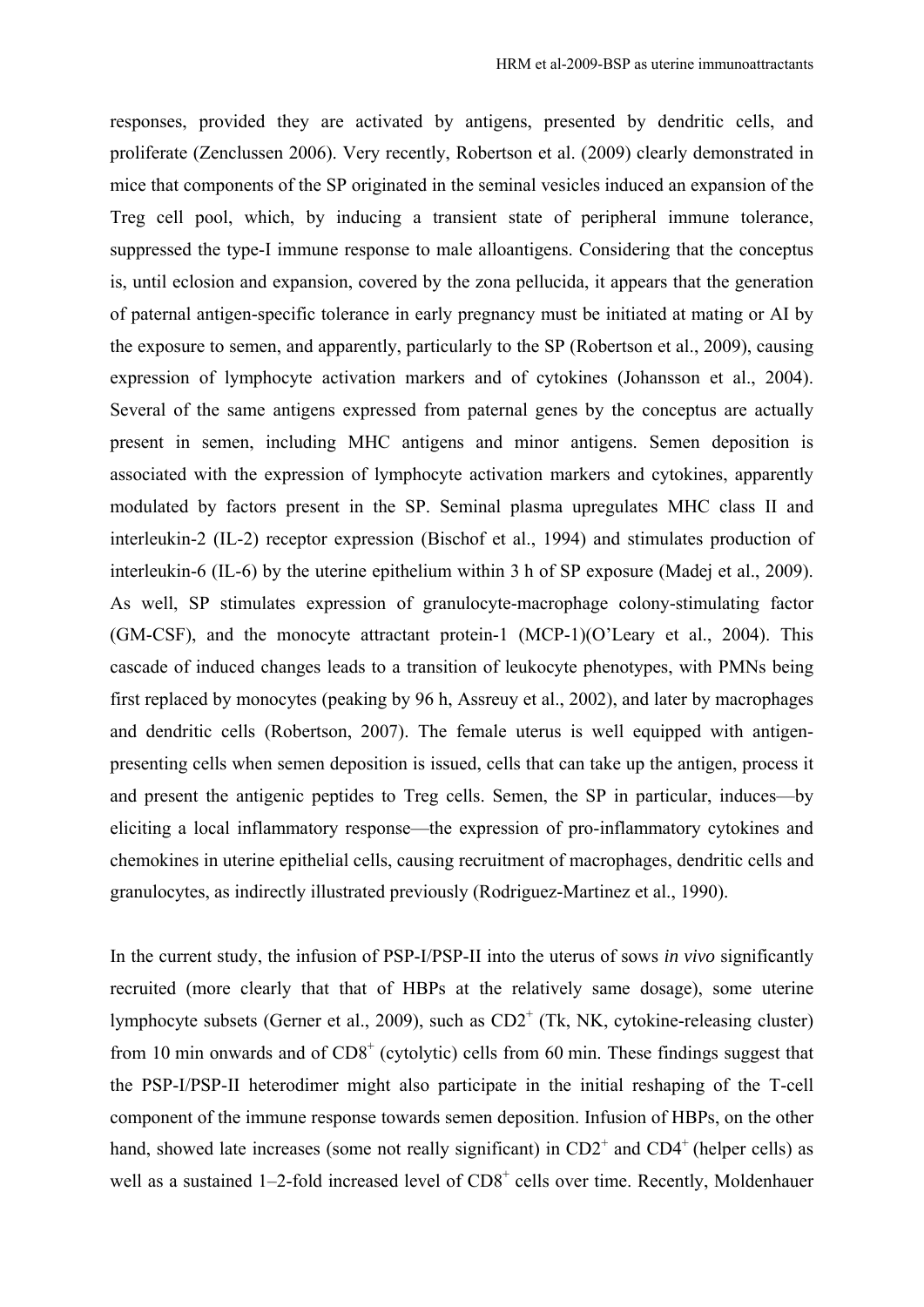et al. (2009) have shown that murine SP paternal antigens, delivered via female antigenpresenting cells and immune-deviating cytokines, drive the activation and expansion of the paternal antigen–reactive  $CD4^+$  and  $CD8^+$  T-cell populations to, ultimately, mediate female tolerance to embryo presence and attainment and maintenance of pregnancy. Whether the findings in the present study represent the only changes occurring or become more definitive later on, could not be determined, since Exp. 1 encompassed only 2 h of exposure period. Since T cells generally take several days to generate a robust response after stimulation, longer periods are needed, but might be difficult to obtain using *in vivo* protocols.

The SP of the boar contains immune-regulatory molecules, including high concentrations of the potent immunosuppressive transforming growth factor-β (TGF-β) multifunctional cytokine group (Robertson et al., 2002), which, mediated by Treg (in rodents), induce differentiation of suppressor T cell phenotypes, to reach a state of adaptative functional immune tolerance to male antigens by the female (O'Leary et al., 2004; Robertson et al., 2006, 2009; Robertson, 2007), most relevant to early pregnancy and, further, to fertility. The SP from different boars varies largely in its contents of cytokines, which in turn leads to differential expression of endogenous cytokines in the females (Robertson, 2007). A differential SP induction of maternal tolerance might thus relate to the often-observed differences in embryo survival among sires (e.g. innate fertility), a real long-lasting effect of the SP on the female.

### **1.5 Conclusions**

In sum, the data provided clearly show that PSP-I/PSP-II heterodimer (but not HBPs at the same relative dosage) induced influx of PMNs into the uterine lumen of anaesthetized and conscious oestrous sows, at doses 5 times lower than those present in the SP of boars. As well, the findings confirmed that there is a period of latency for PMNs' migration to the uterine lumen (<30 min), implying that—considering the presence of different signalling proteins in the various SP fractions—there might be a window of opportunity for a certain subpopulation of ejaculated spermatozoa, bathing in low amounts of PSP-I/PSP-II, to traverse the uterine lumen without risking phagocytosis. Moreover, high concentrations of PSP-I seem to hamper sperm function (Caballero et al., 2008; Saravia et al., 2009) and, interestingly, a recent study by Novak et al. (2009) has marked PSP-I as negatively related to *in vivo* fertility. Infusion of the spermadhesins PSP-I/PSP-II, and also of HBPs, significantly recruited some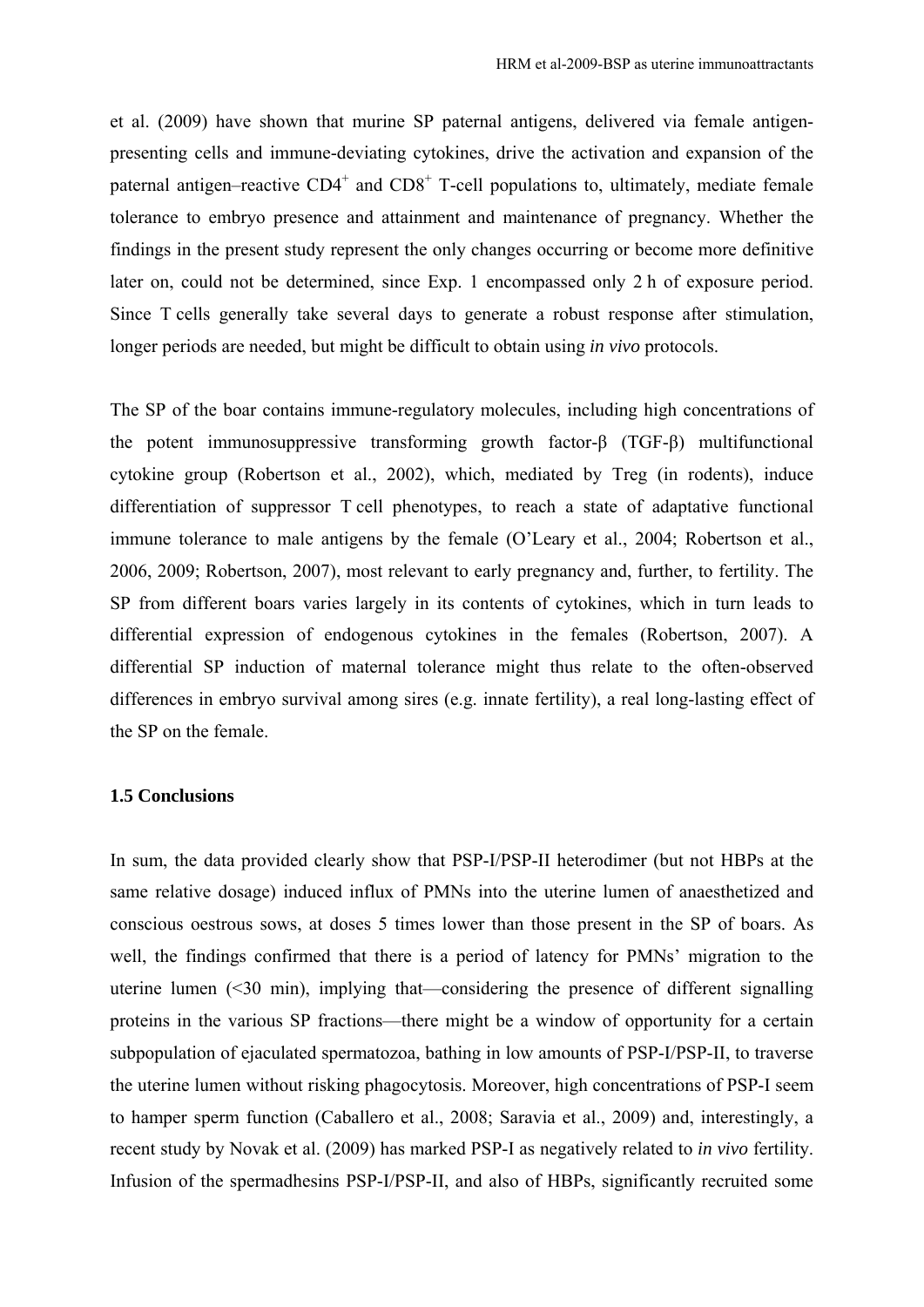uterine lymphocyte subsets, after PSP-I/PSP-II for  $CD2^+$  from 10 min onwards; after HBPs for CD4<sup>+</sup> by 120 min; and for CD8<sup>+</sup> cells from 60 min after PSP-I/PSP-II infusion, *in vivo*. Thus, spermadhesins might also participate in the initial reshaping of the T-cell component of the immune response towards semen deposition, perhaps by providing antigen and cytokine signals to expand populations of relevant T-cells (such as Treg). The overall view is that spermadhesins, by their temporal appearance and amount, are able to modulate fertility of the inseminate and can, therefore, be used as markers for fertility in boars.

#### **1.6 Acknowledgements**

The excellent technical support of the late Åsa Jansson is posthumously acknowledged. Funding has been provided by FORMAS, Stockholm; the Swedish Farmers' Foundation for Agricultural Research (SLF), Stockholm, Sweden; GERM (04543/07), the Seneca Foundation, Murcia; and AL2008-04127, BFU2007-61563, Ministerio de Ciencia e Innovación, Madrid, Spain.

# **1.7 References**

- Alghamdi, A., Lovaas, B.J., Bird, S.L., Lamb, G.C., Rendahl, A.K., Taube, P.C., et al., 2009. Species-specific interaction of seminal plasma on sperm-neutrophil binding. Anim. Reprod. Sci. 114, 331–344.
- Assreuy, A.M., Calvete, J.J., Alencar, N.M., Cavada, B.S., Rocha-Filho, D.R., Melo, S.C., et al., 2002. Spermadhesin PSP-I/PSP-II heterodimer and its isolated subunits induced neutrophil migration into the peritoneal cavity of rats. Biol. Reprod. 67, 1796–803.
- Assreuy, A.M.S., Alencar, N.M.N., Cavada, B.S., Rocha-Filho, D.R., Feitosa, R.F.G., Cunha, F.Q., et al., 2003. Porcine spermadhesin PSP-I/PSP-II stimulates macrophages to release a neutrophil chemotactic substance: modulation by mast cells. Biol. Reprod. 68, 1836–1841.
- Bischof, R.J., Lee, C.S., Brandon, M.R., Meeusen, E., 1994. Inflammary response in the pig uterus induced by seminal plasma. J. Reprod. Immunol. 26, 131–146.
- Caballero, I., Vazquez, J.M., Calvete, J.J., Roca, J., Sanz, L., Parrilla, I., et al., 2004a. Low doses of the seminal plasma PSP-I/PSP-II heterodimer spermadhesin influence pig oocyte maturation in vitro and decrease sperm penetration. J. Androl. 25, 1004–1012.
- Caballero, I., Vazquez, J.M., Centurion, F., Rodriguez-Martinez, H., Parrilla, I., Roca, J., et al., 2004b. Comparative effects of autologous and homologous seminal plasma on the viability of largely extended boar spermatozoa. Reprod. Domest. Anim. 39, 370–375.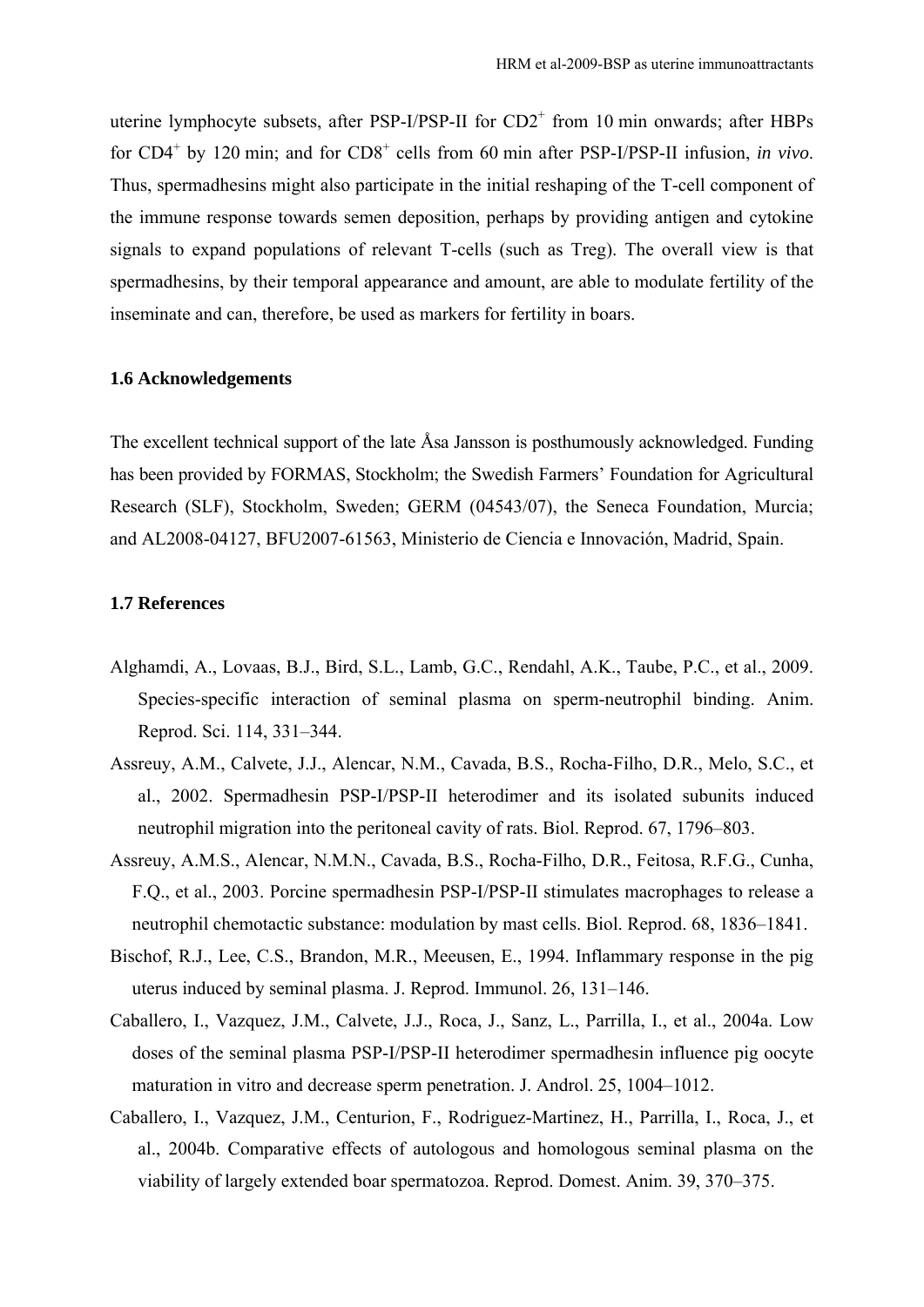- Caballero, I., Vazquez, J.M., Garcia, E.M., Parrilla, I., Roca, J., Calvete, J.J., et al., 2008. Major proteins of boar seminal plasma as a tool for biotechnological preservation of spermatozoa. Theriogenology 70, 1352–1355.
- Caballero, I., Vazquez, J.M., García, E.M., Roca, J., Martínez, E.A., Calvete, J.J., et al., 2006. Immunolocalization and possible functional role of PSP-I/PSP-II heterodimer in highly extended boar spermatozoa. J. Androl. 27, 766–773.
- Caballero, I., Vazquez, J.M., Rodriguez-Martinez, H., Gil, M.A., Calvete, J.J., Sanz, L., et al., 2005. Influence of seminal plasma PSP-I/PSP-II spermadhesin on pig gamete interaction. Zygote 13, 11–16.
- Calvete, J.J., Sanz, L., 2007. Insights into structure-function correlations of ungulate seminal plasma proteins. In: Roldán, E.R.S., Gomendio, M (Eds.), Spermatology. Nottingham University Press, Nottingham, UK, pp. 201–215.
- Calvete, J.J., Ensslin, M., Mburu, J., Iborra, A., Martínez, P., Adermann, K., et al., 1997. Monoclonal antibodies against boar sperm zona pellucida-binding protein AWN-1: characterization of a continuous antigenic determinant and immunolocalization of AWN epitopes in inseminated sows. Biol. Reprod. 57, 735–742.
- Calvete, J.J., Mann, K., Schafer, W., Raida, M., Sanz, L., Töpfer-Petersen, E., 1995. Boar spermadhesin PSP-II: location of posttranslational modification, heterodimer formation with PSP-I glycoforms and effect of dimerization on the ligand-binding capabilities of the subunits. FEBS Lett. 365, 179–182.
- Calvete, J.J., Sanz, L., Garcia, E.M., Caballero, I., Parrilla, I., Martinez, E.A., et al., 2005. On the biological function of boar spermadhesin PSP-I/PSP-II. Reprod. Domest. Anim. 40, 331.
- Centurion, F., Vazquez, J.M., Calvete, J.J., Roca, J., Sanz, L., Parrilla, I., et al., 2003. Influence of porcine spermadhesins on the susceptibility of boar spermatozoa to high dilution. Biol. Reprod. 69, 640–646.
- Dapino, D.G., Teijeiro, J.M., Cabada, M.O., Marini, P.E., 2009. Dynamics of heparin-binding proteins on boar sperm. Anim. Reprod. Sci. (In press.) DOI: 10.1016/j.anireprosci.2009.02.018.
- De Winter, P.J.J., Verdonck, M., de Kruif, A., DeVries, L.A., Haesebrouck, F., 1992. Endometritis and vaginal discharge in the sow. Anim. Reprod. Sci. 28, 51–58.
- Garcia, E.M., Vázquez, J.M., Parrilla, I., Ortega, M.D., Calvete, J.J., Sanz, L., et al., 2008. Localization and expression of spermadhesin PSP-I/PSP-II subunits in the reproductive organs of the boar. Int. J. Androl. 31, 408–417.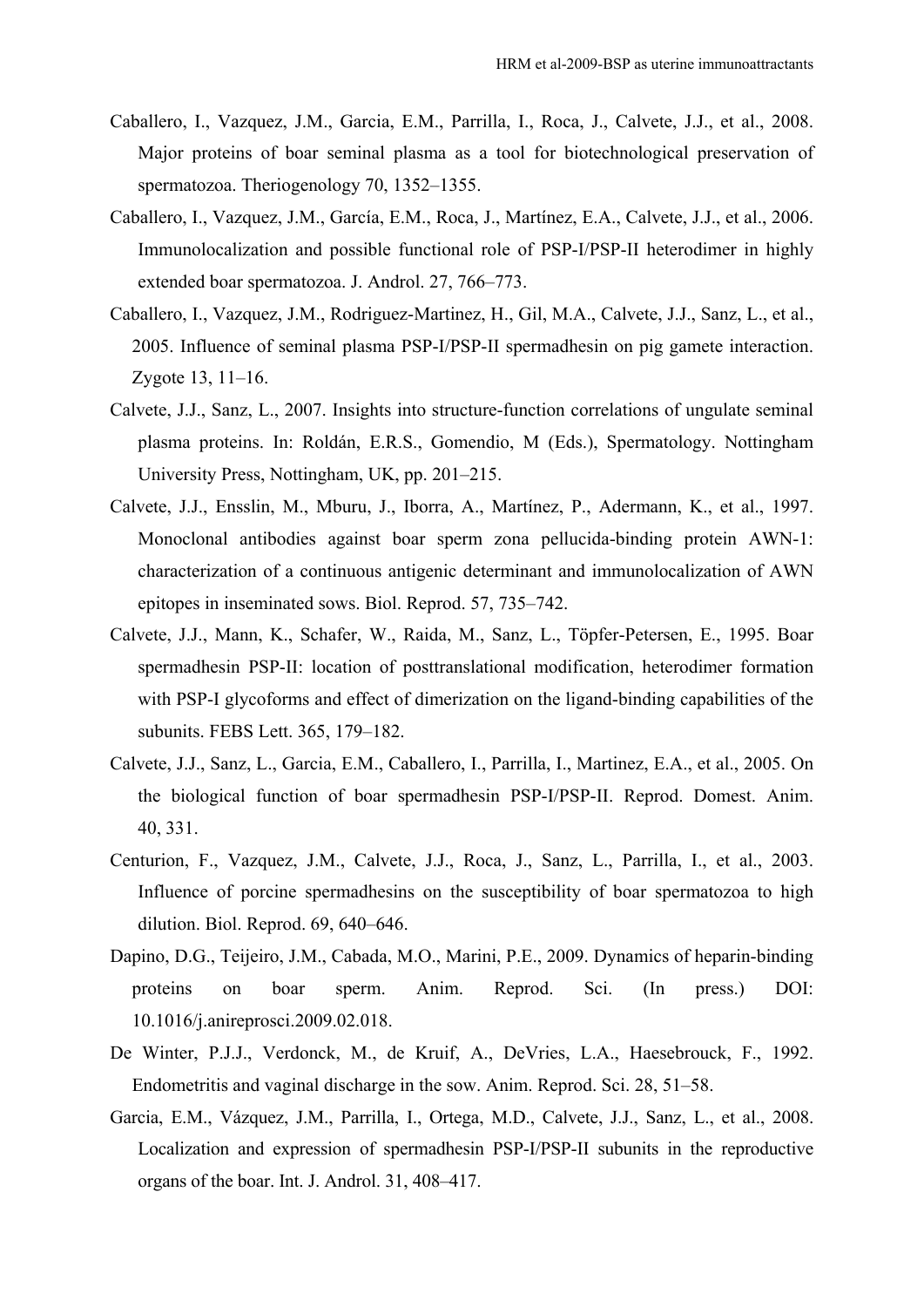- Gerner, W., Käser, T., Saalmüller, A., 2009. Porcine T lymphocytes and NK cells—an update. Dev. Comp. Immunol. 33, 310–320.
- Hunter, R.H.F., 1981. Sperm transport and reservoirs in the pig oviduct in relation to the time of ovulation. J. Reprod. Fertil. 63, 109–117.
- Jiwakanon, J., Persson, E., Kaeoket, K., Dalin, A.M., 2005. The sow endosalpinx at different stages of the oestrous cycle and at anoestrus: studies on morphological changes and infiltration by cells of the immune system. Reprod. Domest. Anim. 40, 28–39.
- Johansson, M., Bromfield, J.J., Jasper, M.J., Robertson, S.A., 2004. Semen activates the female immune response during early pregnancy in mice. Immunology 112, 290–300.
- Kaeoket, K., Persson, E., Dalin, A.M., 2003. Influence of pre-ovulatory insemination and early pregnancy on the infiltration by cells of the immune system in the sow endometrium. Anim. Reprod. Sci. 75, 55–71.
- Leshin, L.S., Raj, S.M.P., Smith, C.K., Kwok, S.C.M., Kreling, R.R., Li, W.I., 1998. Immunostimulatory effects of pig seminal proteins on pig lymphocytes. J. Reprod. Fertil. 114, 77–84.
- Lovell, J.E., Getty, R., 1968. Fate of semen in the uterus of the sow: histologic study of endometrium during the 27 hours after natural service. Am. J. Vet. Res. 29, 609–625.
- Madej, M., Madsen, M.T., Norrby, M., Johannisson, A., Hansen, C., Madej, A., 2009. Effect of boar seminal plasma on production of prostaglandin F2α (PGF2α) and interleukin-6 (IL-6) from the porcine and bovine endometrial cells. Proc. VIII Int. Conf. Pig Reprod., Banff, Canada, May 31–June 1, 2009, I: 132.
- Matthijs, A., Engel, B., Woelders, H., 2003. Neutrophil recruitment and phagocytosis of boar spermatozoa after artificial insemination of sows, and the effects of inseminate volume, sperm dose and specific additives in the extender. Reproduction 125, 357–367.
- Moldenhauer, L.M., Diener, K.R., Thring, D.M., Brown, M.P., Hayball, J.D., Robertson, S.A., 2009. Cross-presentation of male seminal fluid antigens elicits T-cell activation to initiate the female immune response to pregnancy. J. Immunol. 182, 8080–8093.
- Novak, S., Ruiz-Sánchez, A., Dixon W.T., Foxcroft, G.R., Dyck, M.K., 2009. Seminal plasma proteins as potential markers of relative fertility in boars. J. Androl. (In press).
- O'Leary, S., Jasper, M.J., Robertson, S.A., Armstrong, D.T., 2006. Seminal plasma regulates ovarian progesterone production, leukocyte recruitment and follicular cell responses in the pig. Reproduction 132, 147–158.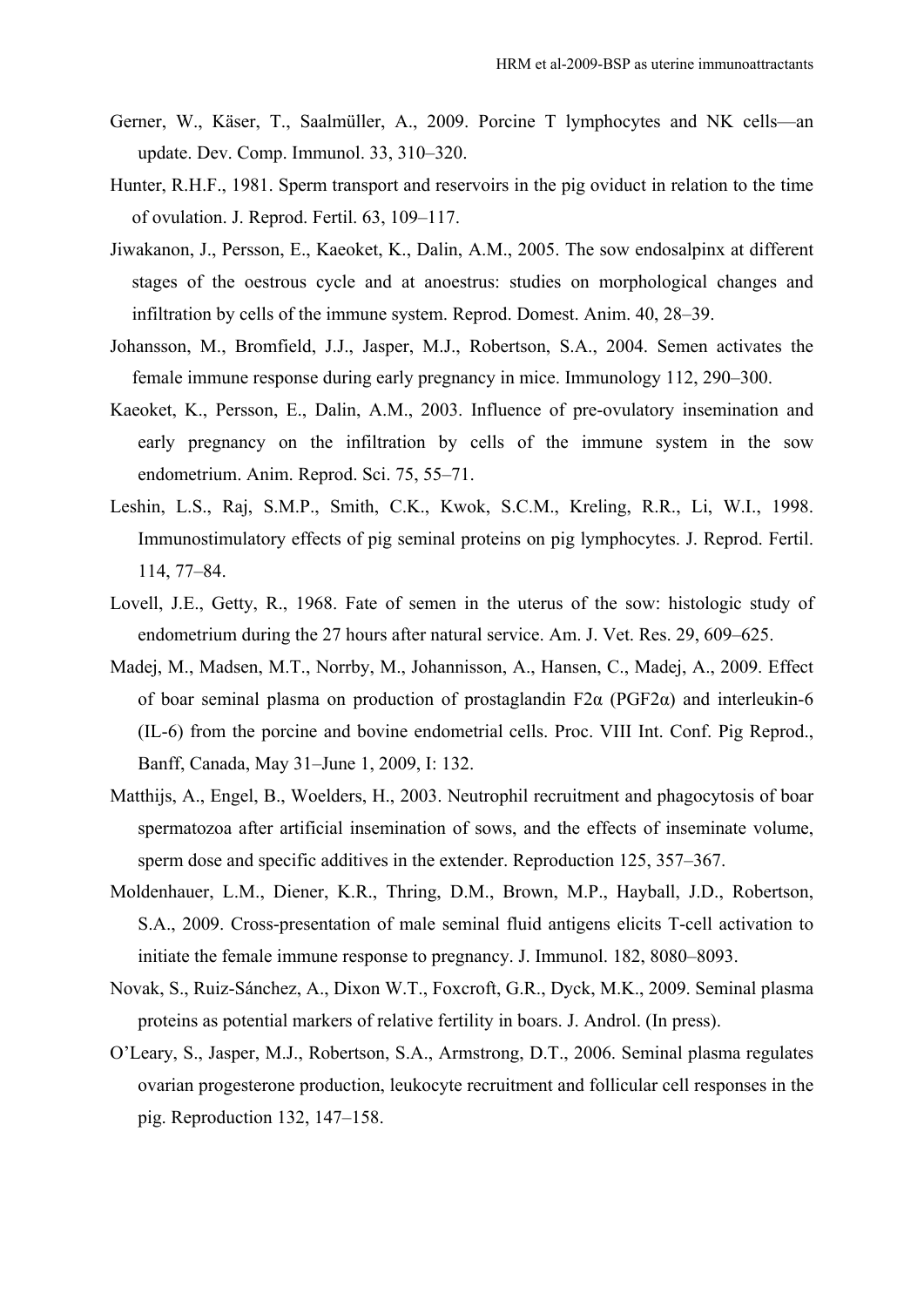- O'Leary, S., Jasper, M.J., Warnes, G.M., Armstrong, D.T., Robertson, S.A., 2004. Seminal plasma regulates endometrial cytokine expression, leukocyte recruitment and embryo development in the pig. Reproduction 128, 237–247.
- Piriou-Guzylack, L., Salmon, H., 2008. Membrane markers of the immune cells in swine: an update. Vet. Res. 39, 54. DOI: 10.1051/vetres:2008030.
- Ribeiro, R.A., Flores, C.A., Cunha, F.Q., Ferreira, S.H., 1991. IL-8 causes in vivo neutrophil migration by a cell-dependent mechanism. Immunology 73, 472–477.
- Robertson, S.A., 2007. Seminal fluid signalling in the female reproductive tract: lessons from rodents and pigs. J. Anim. Sci. 85, E36–44.
- Robertson, S.A., Guerin, L.R., Bromfield, J.J., Branson, K.M., Ahlström, A.C., Care, A.S., 2009. Seminal fluid drives expansion of the CD4+CD25+ T regulatory cell pool and induces tolerance to paternal alloantigens in mice. Biol. Reprod. 80, 1036–1045.
- Robertson, S.A., Ingman, W.V., O'Leary, S., Sharkey, D.J., Tremellen, K.P., 2002. Transforming growth factor beta—a mediator of immune deviation in seminal plasma. J. Reprod. Immunol. 57, 109–128.
- Robertson, S.A., O'Leary, S., Armstrong, D.T., 2006. Influence of semen on inflammatory modulators of embryo implantation. Soc. Reprod. Fertil. Suppl. 62, 231–245.
- Rodriguez-Martinez, H., 2007. Role of the oviduct in sperm capacitation. Theriogenology 68, 138–146.
- Rodriguez-Martinez, H., Iborra, A., Martínez, P., Calvete, J.J., 1998. Immunoelectronmicroscopic imaging of spermadhesin AWN epitopes on boar spermatozoa bound in vivo to the zona pellucida. Reprod. Fertil. Dev. 10, 491–497.
- Rodriguez-Martinez, H., Kvist, U., Saravia, F., Wallgren, M., Johannisson, A., Sanz, L., et al., 2009. The physiological roles of the boar ejaculate. In: Rodriguez-Martinez, H., Vallet, J.L., Ziecik, A.J. (Eds.), Control of Pig Reproduction VIII. Nottingham University Press, Nottingham, UK, pp. 1–21.
- Rodriguez-Martinez, H., Nicander, L., Viring, S., Einarsson, S., Larsson, K., 1990. Ultrastructure of the uterotubal junction in preovulatory pigs. Anat. Histol. Embryol. 19, 16–36.
- Rodriguez-Martinez, H., Saravia, F., Wallgren, M., Tienthai, P., Johannisson, A., Vázquez, J.M., et al., 2005. Boar spermatozoa in the oviduct. Theriogenology 63, 514–535.
- Rozeboom, K.J., Rocha-Chavez, G., Troedsson, M.H., 2001a. Inhibition of neutrophil chemotaxis by pig seminal plasma in vitro: a potential method for modulating postbreeding inflammation in sows. Reproduction 121, 567–572.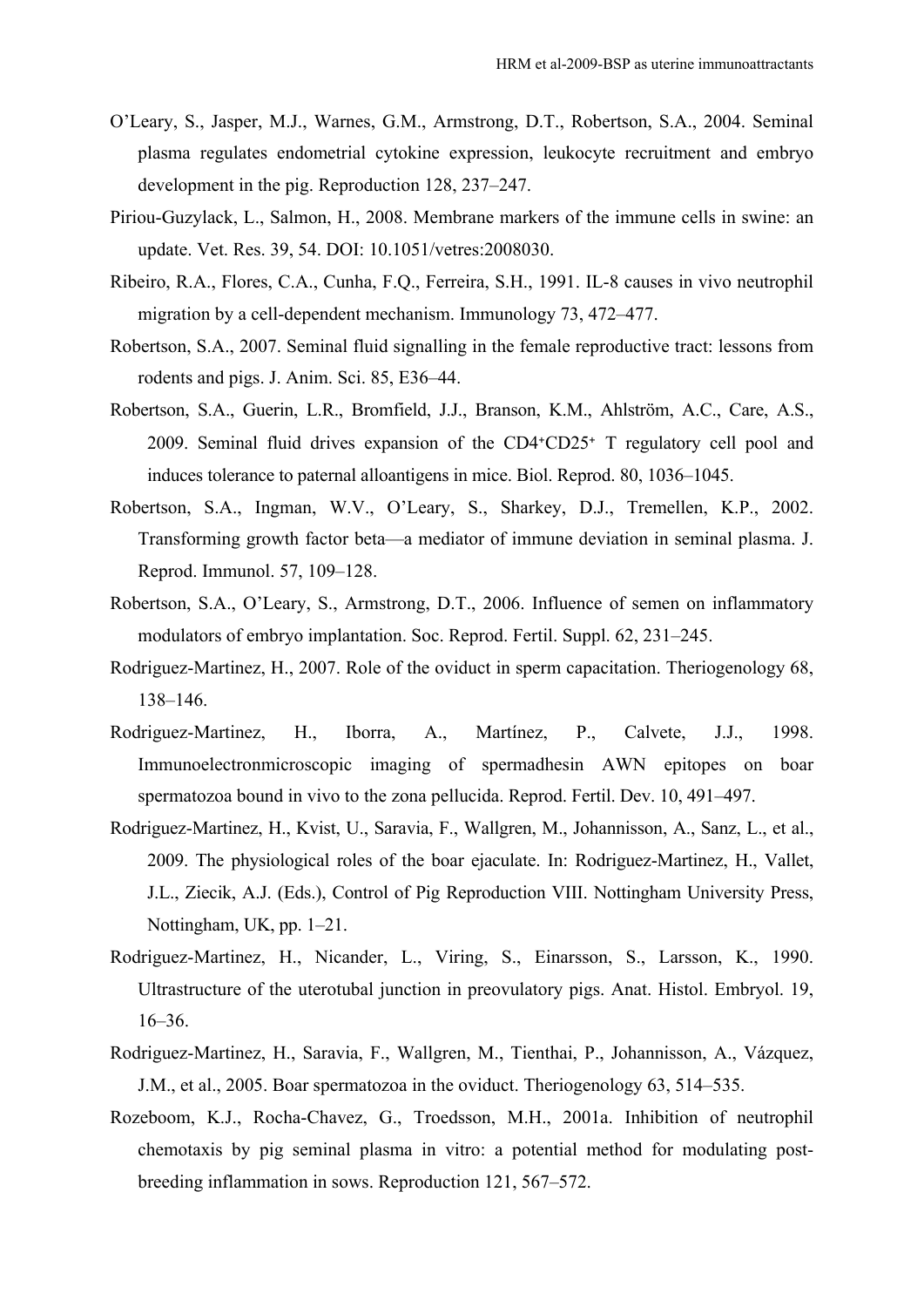- Rozeboom, K.J., Troedsson, M.H., Rocha, G.R., Crabo, B.G., 2001b. The chemotactic properties of porcine seminal components toward neutrophils in vitro. J. Anim. Sci. 79, 996–1002.
- Scott, J.L., Ketheesan, N., Summers, P.M., 2009. Spermatozoa and seminal plasma induce a greater inflammatory response in the ovine uterus at oestrus than dioestrus. Reprod. Fert. Dev. 21, 817–826.
- Sharkey, D.J., Macpherson, A.M., Tremellen, K.P., Robertson, S.A. 2007. Seminal plasma differentially regulates inflammatory cytokine gene expression in human cervical and vaginal epithelial cells. Mol. Hum. Reprod. 13, 491–501.
- Schuberth, H.J., Taylor, U., Zerbe, H., Waberski, A., Hunter, R., Rath, D., 2008. Immunological responses to semen in the female genital tract. Theriogenology 70, 1174– 1181.
- Shi, S., Key, M.E., Kalra, K.L., 1991. Antigen retrieval in formalin-fixed, paraffin-embedded tissues: an enhancement method for immunohistochemical staining based on microwave oven heating of tissue sections. J. Histochem. Cytochem. 39, 741–748.
- Simonsson, A., 1994. Nutritional recommendations and feedstuff for swine. Swedish University of Agricultural Sciences, Uppsala, Sweden, 71.
- Steverink, D.W.B., Soede, N.M., Bouwman, E.G., Kemp, B., 1998. Semen backflow after insemination and its effect on fertilisation results in sows. Anim. Reprod. Sci. 54, 109– 119.
- Taylor, U., Rath, D., Zerbe, H., Schuberth, H.J., 2008. Interaction of intact porcine spermatozoa with epithelial cells and neutrophilic granulocytes during uterine passage. Reprod. Domest. Anim. 43, 166–175.
- Taylor, U., Schuberth, H.J., Rath, D., Michelmann, H.W., Sauter-Louis, C., Zerbe, H., 2009a. Influence of inseminate components on porcine leukocyte migration in vitro and in vivo after pre- and post-ovulatory insemination. Reprod. Domest. Anim. 44, 180–188.
- Taylor, U., Zerbe, H., Seyfert, H.M., Rath, D., Baulain, U., Langner, K.F., et al., 2009b. Porcine spermatozoa inhibit post-breeding cytokine induction in uterine epithelial cells in vivo. Anim. Reprod. Sci. 115, 279–289.
- Veselsky, L., Cechova, D., Hoskova, M., Stedra, J., Holan, V., Stanek, R., 1991. In vivo and in vitro imunosuppression by boar seminal vesicle fluid fraction. Int. J. Androl. 36, 183– 188.
- Viring, S., Einarsson, S., 1981. Sperm distribution within the genital tract of naturally inseminated gilts. Nordisk Veterinärmed 33, 145–149.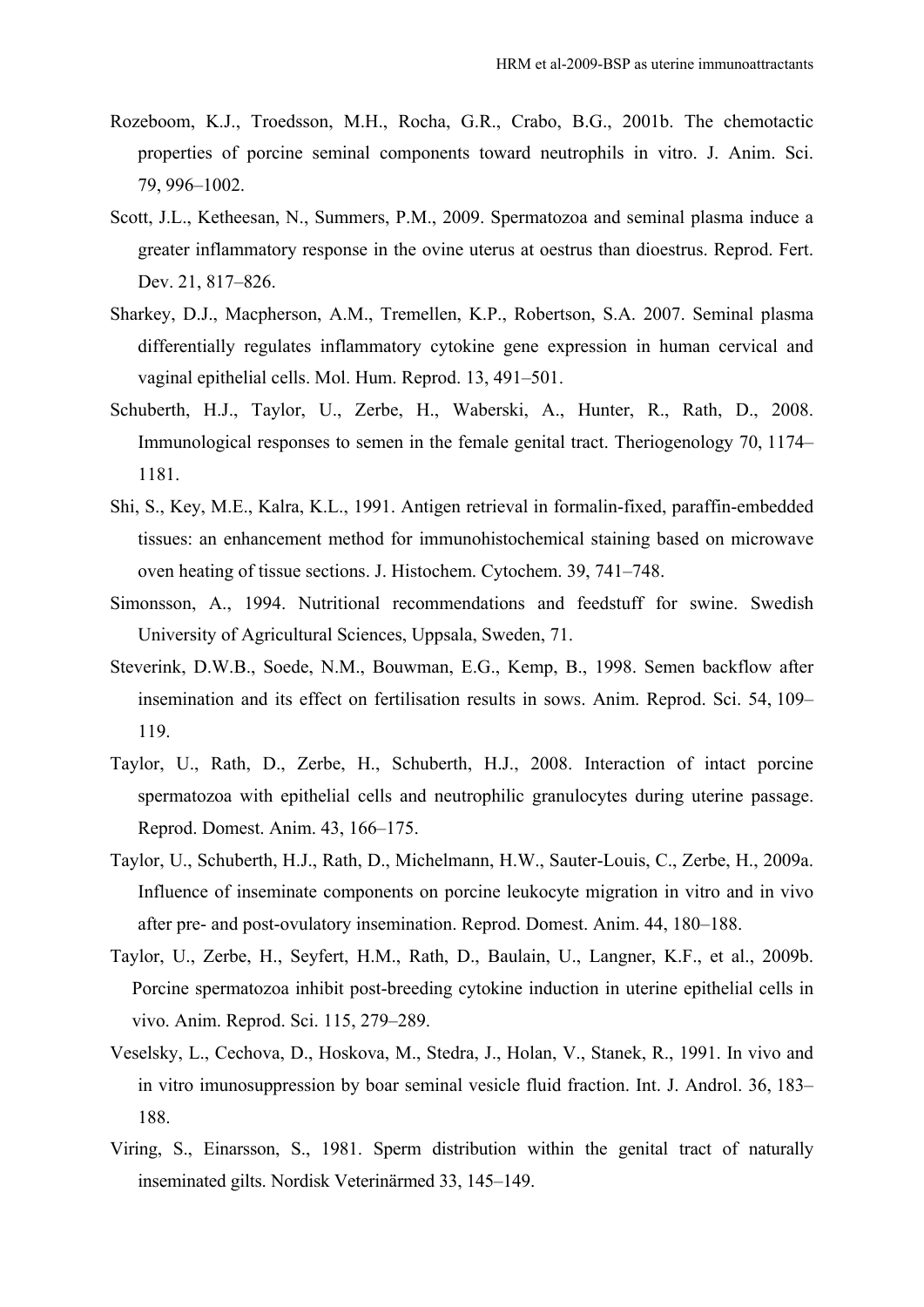- Wallgren, M., Saravia, F., Rodriguez-Martinez, H., 2009. The vanguard sperm cohort of the boar ejaculate is overrepresented in the tubal sperm reservoir in vivo. J. Reprod. Dev. (Accepted for publication).
- Woelders, H., Matthijs, A., 2001. Phagocytosis of boar spermatozoa in vitro and in vivo. Reproduction Suppl. 58, 113–127.
- Yang, W.C., Kwok, S.C.M., Leshin, S., Bollo, E., Li, W.I., 1998. Purified porcine seminal plasma protein enhances in vitro immune activities of porcine peripheral lymphocytes. Biol. Reprod. 59, 202–207.

Zenclussen, A.C., 2006. Regulatory T cells in pregnancy. Springer Sem. Immunol. 28, 31–39.

Hrm/2009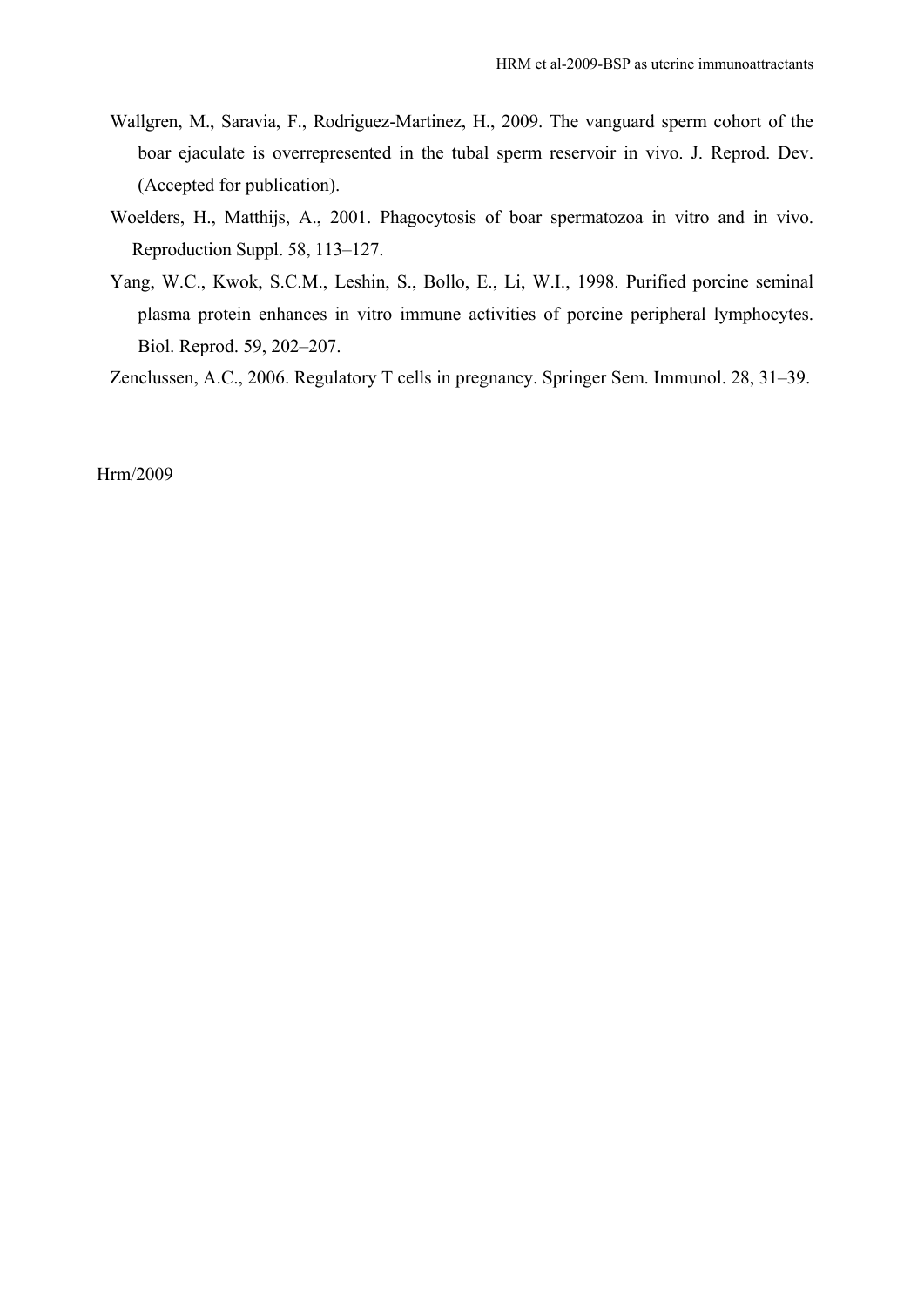

**Figure 1A–C**. Rate of recruitment (increase rate of the number of immunostained cells within  $0.0625$  mm<sup>2</sup> of sectioned tissue in treatment horn above those cell numbers in control horn as baseline, means  $\pm$  SD) of lymphocyte subsets (A: CD2<sup>+</sup>, B: CD4<sup>+</sup> and C: CD8<sup>+</sup>) to the superficial endometrium of oestrous sows ( $n = 6$ ) at various times (2–120 min) after infusion of HBP or PSP-I/PSP-II spermadhesins (3 mg/mL in 100 mL saline). Contralateral uterine horns were infused with 100 mL saline. <sup>a-b</sup>mark significant differences between sampling times ( $P < 0.05$ ).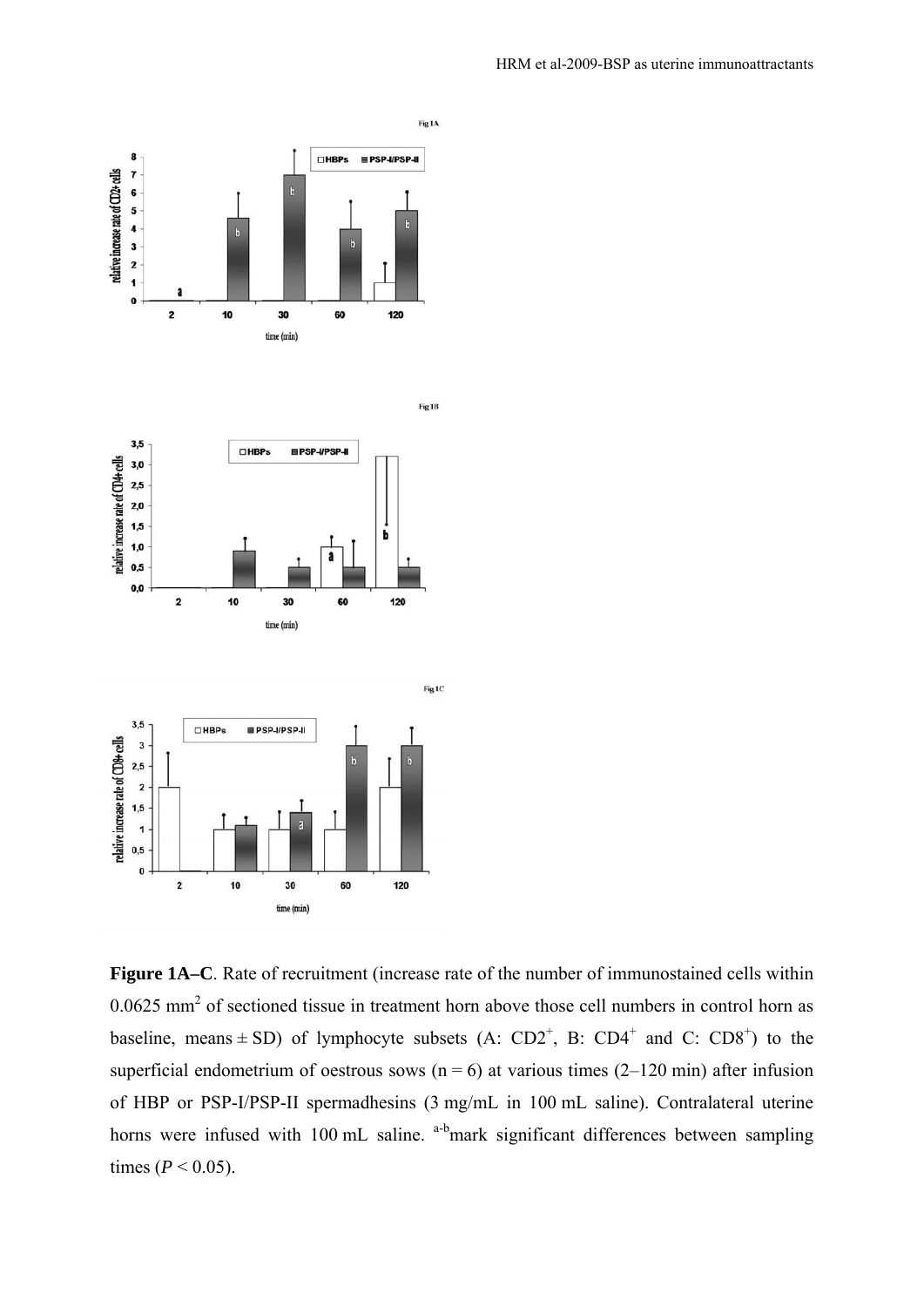

**Figure 2.** Rate of PMN entry (increase rate in the number of PMNs within 0.0625 mm<sup>2</sup> of sectioned tissue in treatment horn above those PMN numbers in control horn as baseline, means  $\pm$  SD) to the endometrial lining epithelium of oestrous sows (n = 6) at various times (2–120 min) after infusion of HBP or PSP-I/PSP-II spermadhesins (3 mg/mL in 100 mL saline). Contralateral uterine horns were infused with 100 mL saline. a-dmark significant differences between sampling times  $(P < 0.05)$ .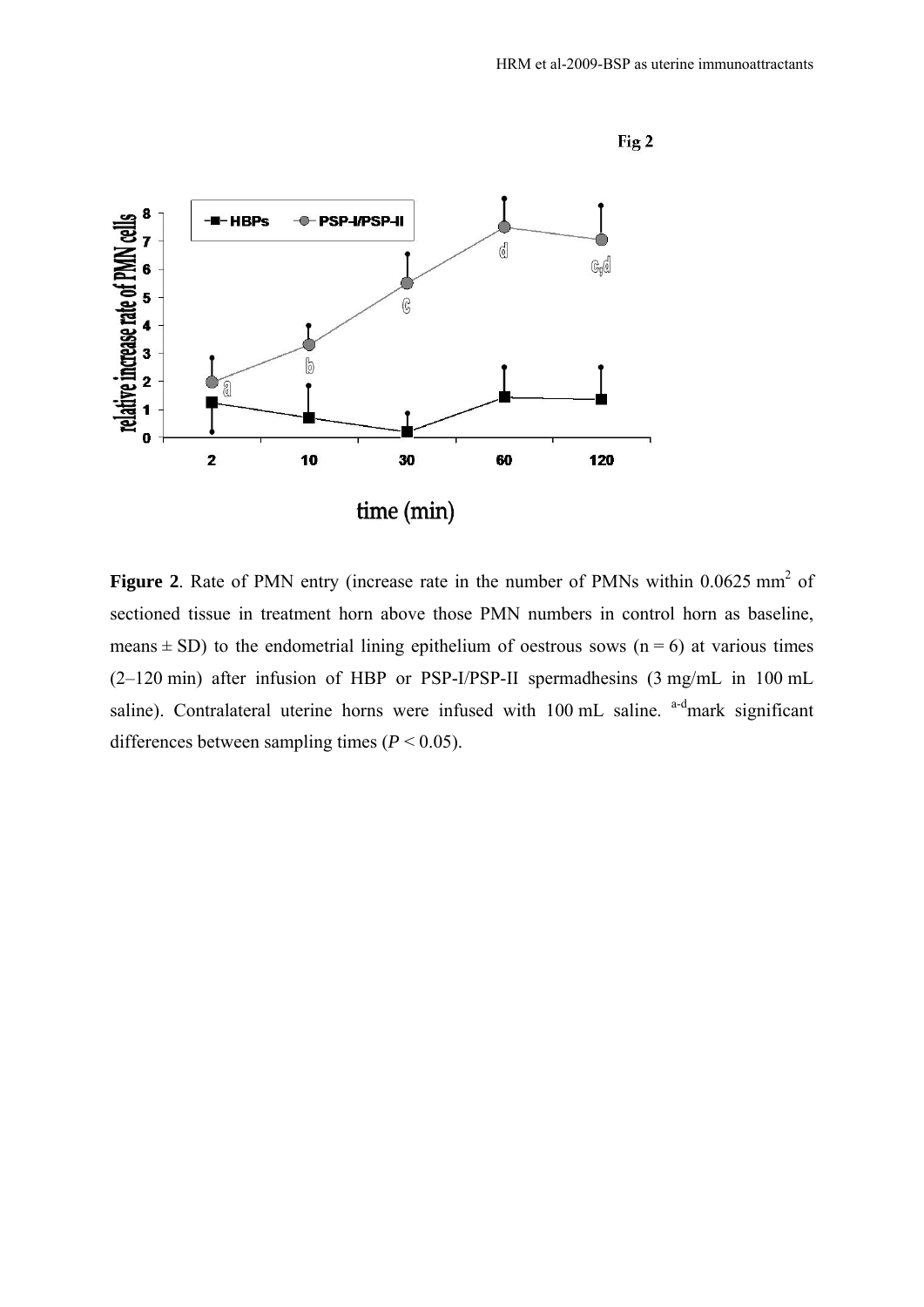

**Figure 3**. Mean numbers  $(\pm SD)$  of PMNs flushed from the uterine lumen of oestrous sows  $(n = 8)$  3 h after the insemination of 100 mL of saline solution without (control) or with spermadhesin PSP-I/PSP-II (3 mg/mL). <sup>a-b</sup>mark significant differences between sampling times ( $P < 0.05$ ).

Fig 3